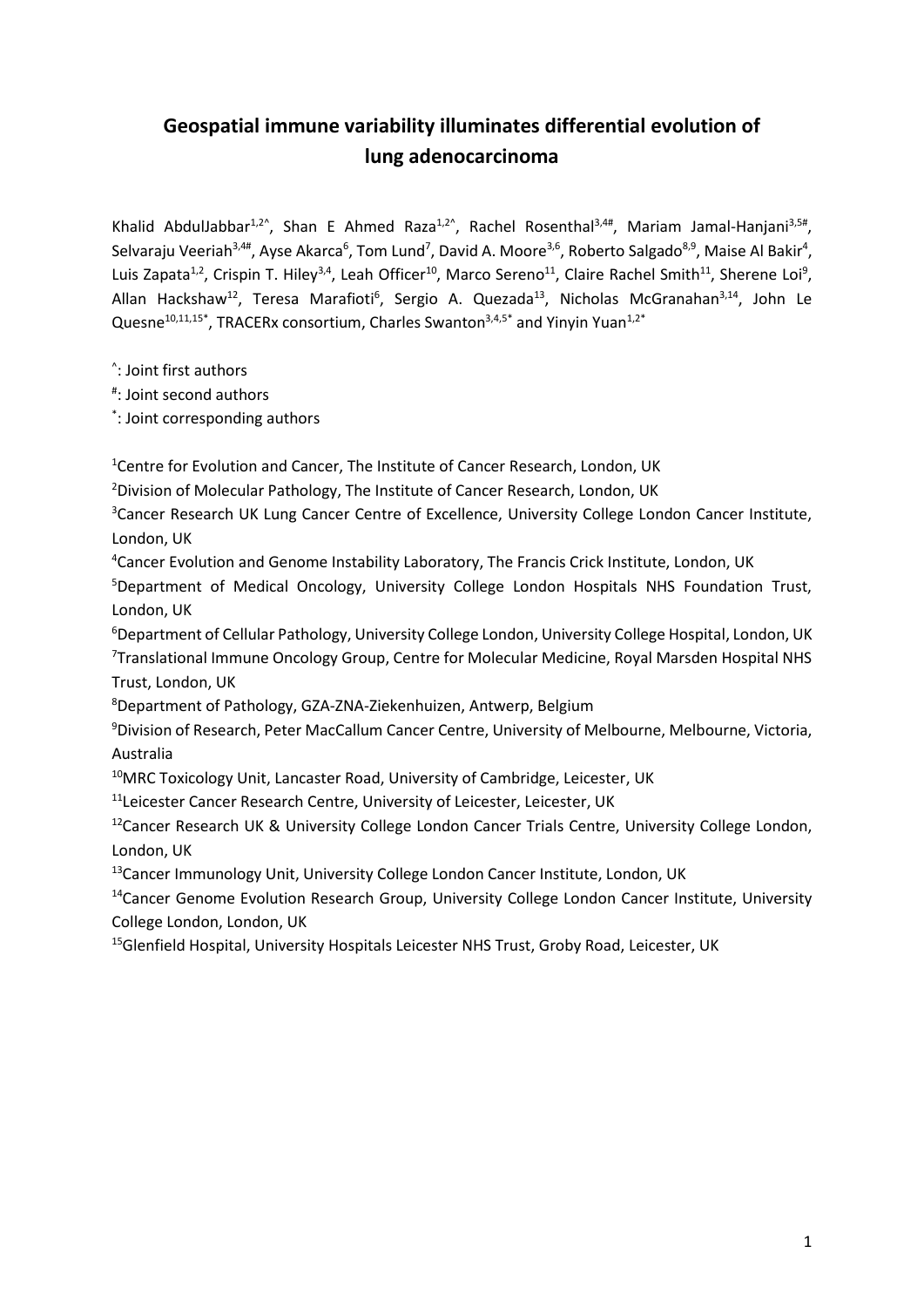### **Abstract**

Remarkable progress in molecular analyses has improved our understanding of the evolution of cancer cells towards immune escape<sup>1-5</sup>. However, the spatial configurations of immune and stromal cells, which may shed light on the evolution of immune escape across tumor geographical locations, remain unaddressed. We integrated multi-region exome and RNA-seq data with spatial histology mapped by deep learning in 100 non-small cell lung cancer (NSCLC) patients from the TRAcking Cancer Evolution through Therapy (Rx) (TRACERx) cohort<sup>6</sup>. Cancer subclones derived from immune cold regions were more closely related in mutation space, diversifying more recently than subclones from immune hot regions. In TRACERx and in an independent multi-sample cohort of 970 lung adenocarcinoma (LUAD) patients, the number of immune cold regions significantly correlated with risk of relapse, independently of tumor size, stage and number of samples per patient. In LUAD, but not lung squamous cell carcinoma (LUSC), geometrical irregularity and complexity of the cancer-stromal cell interface significantly increased in tumor regions without disruption of antigen presentation. Decreased lymphocyte accumulation in adjacent stroma was observed in tumors with low clonal neoantigen burden. Collectively, immune geospatial variability elucidates tumor ecological constraints that may shape the emergence of immune evading subclones and aggressive clinical phenotypes.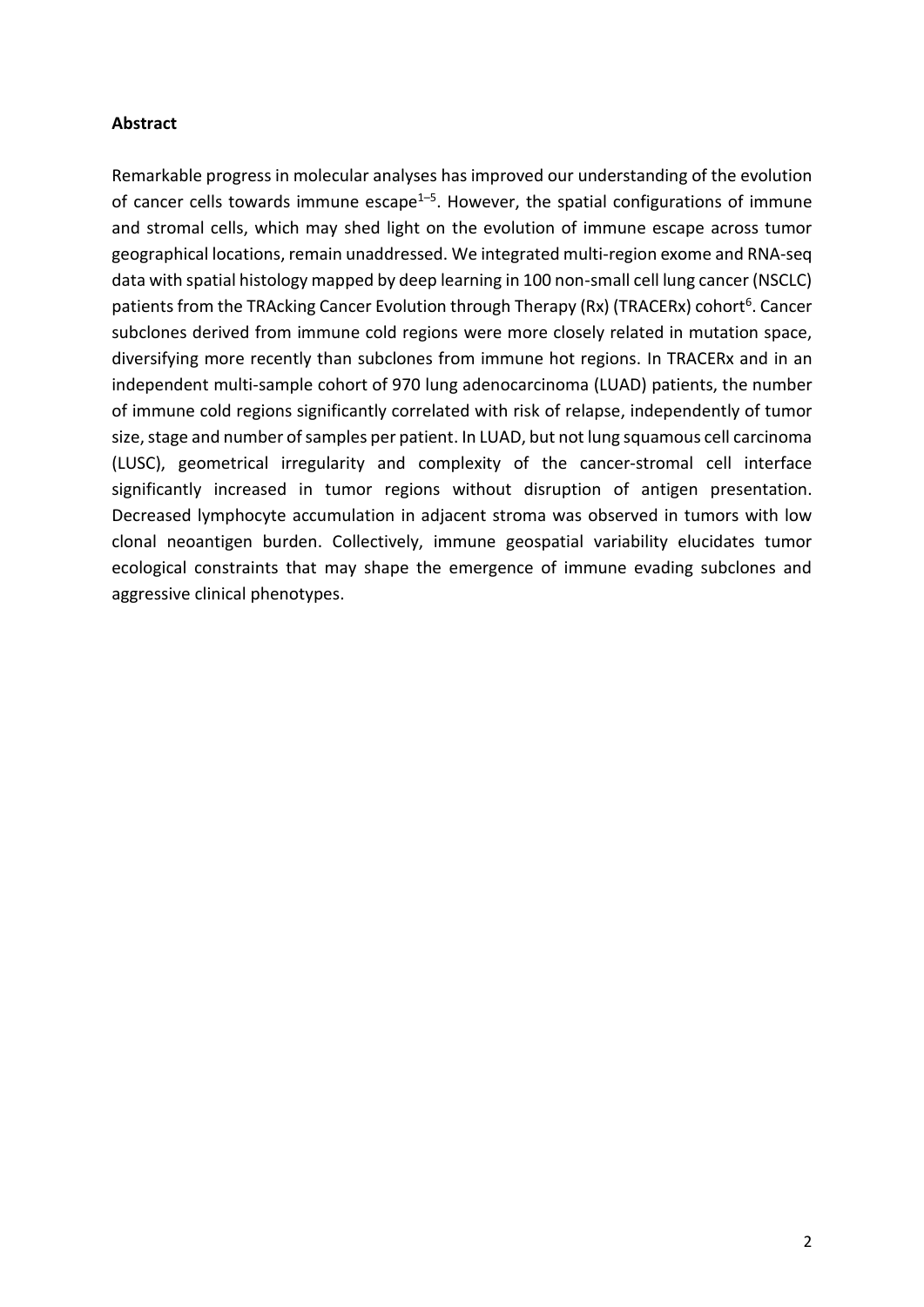#### **Main Text**

Using an artificial intelligence framework, we developed a generalizable deep learning pipeline to spatially profile immune infiltration and discover tumor topological determinants of immunosuppression in digital pathology. Convolutional neural networks were tailored for the analysis of NSCLC morphology using diverse histology samples in the multi-region TRACERx 100 cohort<sup>6</sup> to avoid overfitting (Methods). This approach enabled the spatial mapping of cancer cells, lymphocytes, stromal cells (fibroblasts and endothelial cells), and an "other" cell class (macrophages, pneumocytes and non-identifiable cells) in hematoxylin & eosin (H&E)-stained images (275 tumor regions from 85 patients and 100 diagnostic slides from all patients, Fig. 1a-c, CONSORT diagram Extended Data Fig. 1a-b, Supplementary Table 1). T cell subsets were also identified in CD4/CD8/FOXP3 immunohistochemistry (IHC) images for all 100 diagnostic samples (Fig. 1d).

This pipeline for H&E analysis exhibited high accuracy and consistency compared with five orthogonal data types within TRACERx, including DNA-seq, RNA-seq, IHC, 5,951 single-cell annotations by pathologists (balanced accuracy, as an average of specificity and sensitivity = 0.932), and pathology tumor-infiltrating lymphocyte (TIL) estimates following the guidelines developed by the International Immuno-Oncology Biomarker Working Group<sup>7</sup> (Extended Data Fig. 2, Supplementary Table 2). The Leicester Archival Thoracic Tumor Investigatory Cohort<sup>8</sup> (LATTICe-A, Extended Data Fig. 1c-d), a retrospective study of 970 resected LUAD patients that included H&E sections from all diagnostic tumor blocks with a median of four samples per tumor, was used for independent validation. The pipeline's generalizability wassupported using 5,082 pathologists' single-cell annotations (balanced accuracy = 0.913), and virtual integration of IHC and H&E images generated from the same slides (Fig. 1e-h, Extended Data Fig. 2e-g, Supplementary Table 3). Using this unbiased scalable approach, immune infiltration was quantified as the percentage of all cells that were lymphocytes in each H&E image.

High geospatial immune variability between tumor regions within the same patients was revealed (Fig. 2a-b), which did not reflect associations with pathological stage (Extended Data Fig. 3). To differentiate highly from poorly immune infiltrated tumor regions, regions containing a lymphocyte percentage greater than a quarter standard deviation above the median lymphocyte percentage were classified as immune hot, and regions containing a lymphocyte percentage below a quarter standard deviation of the median were classified as immune cold. The remaining 20% were classified as intermediate (Fig. 2b). Subsequent results were tested on four more classification schemes based on the standard deviation to ensure that results derived from this classification were not contingent upon choice of thresholds used (Extended Data Fig. 4). Significant difference in pathology TIL estimates was observed between immune hot and cold regions ( $P = 4.6 \times 10^{-8}$ , Extended Data Fig. 5a). Significantly higher levels of RNA-seq estimated immune infiltrate<sup>1</sup>, particularly for immune activation subsets, were consistently observed in immune hot compared to cold regions, supporting the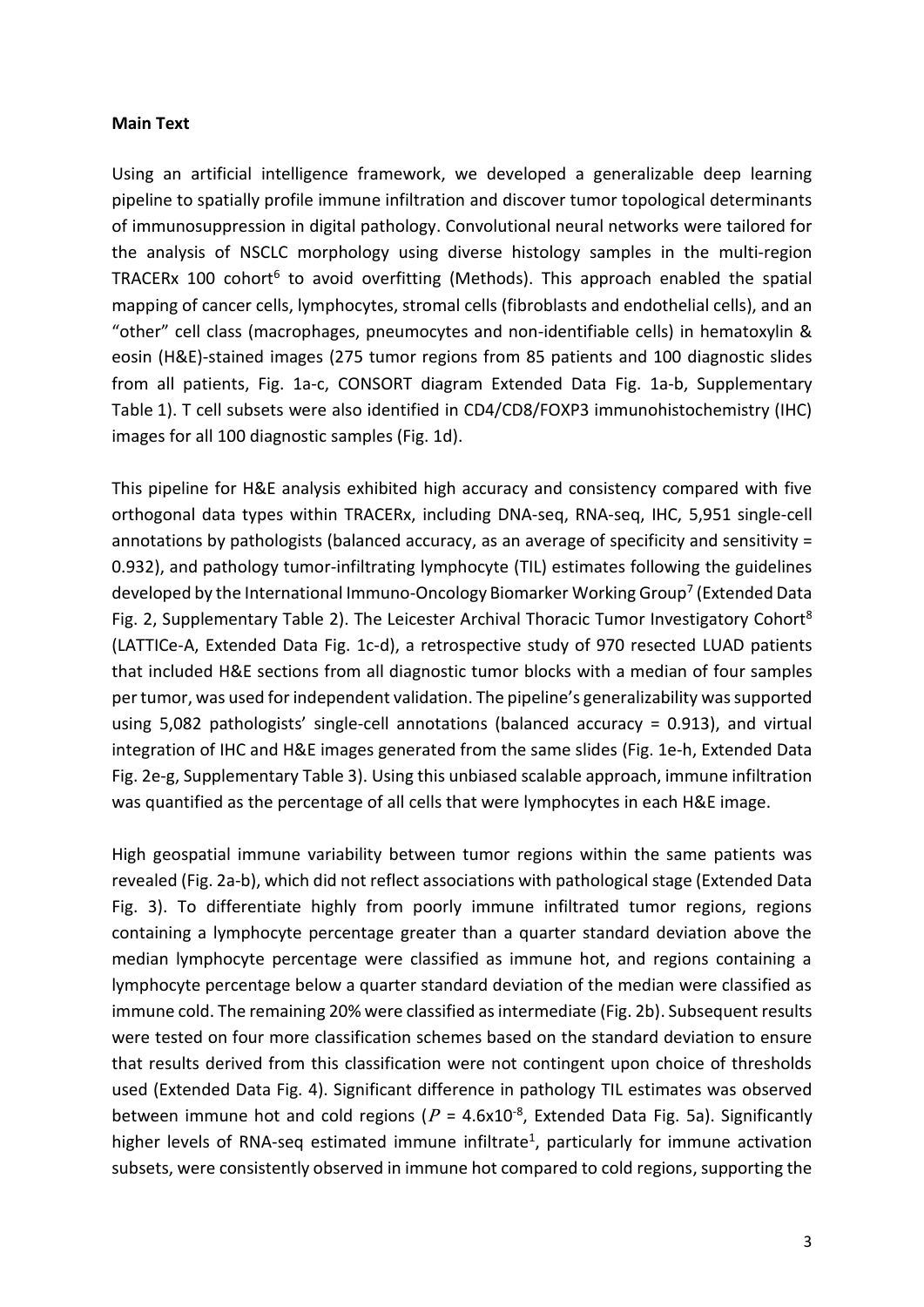validity of histology-based immune classification (Fig. 2c-d). We next directly compared our immune hot and cold regional classification (excluding intermediate regions) against RNAseq-based<sup>1</sup> classifications ( $n = 109$  regions with histology and RNA-seq data). 78 out of 109 regions were in agreement (Fisher's exact test for overlap:  $P = 7.8 \times 10^{-6}$ , Extended Data Fig. 5b). Regions with discrepant classification ( $n = 31$ ) had significantly higher spatial heterogeneity of lymphocyte distribution compared to regions concordant between the two methods ( $P = 0.01$ , Extended Data Fig. 5c), suggesting spatial intratumor heterogeneity could contribute towards the discrepancy, since the different data types were derived from adjacent sections of the same tumor blocks.

Ecological selection pressures drive genetic divergence<sup>9,10</sup>. To determine if cancer genetic divergence differs according to immune context, we calculated the genomic distance as the Euclidean distance of subclonal mutations for each pair of tumor regions with the same immune phenotype in a patient. We observed significantly lower genomic distance, indicating more shared subclonal mutations, for pairs of immune cold regions than for pairs of immune hot regions in LUAD (Fig. 3a, Extended Data Fig. 4b,  $P < 0.005$  for all immune classification schemes), but not in LUSC (Extended Data Fig. 6a). In LUAD but not LUSC, analysis of immune phenotypes mapped onto the phylogenetic trees<sup>6</sup> revealed that dominant clones (cancer cell fraction ≥ 75%, see Methods) in pairs of cold regions were more closely related on the phylogenetic tree, compared to dominant clones in pairs of immune hot regions (Fig. 3b). Moreover, dominant clones in hot regions almost always diversified at the most recent common ancestor of the tree (13/15, 87%, Fig. 3c), in contrast no such preference was observed in immune cold regions (11/23, 48%).

We investigated the impact of immune context on disease-free survival. Tumors with high number of immune cold regions were at significantly increased risk of relapse that was independent of the total number of regions sampled, tumor size and stage in both histology types in TRACERx (Fig. 3d-e, Extended Data Fig. 6c-h). This association with disease-free survival was also significant using the number of immune low regions as estimated by RNAseq<sup>1</sup> in 64 TRACERx tumors with available RNA-seq data ( $P$  = 0.002, Extended Data Fig. 6b). Following the genomic findings in LUAD, we sought to validate this in 970 LUAD patients in the multi-sample LATTICe-A cohort, confirming the prognostic value of immune cold sample count, that was also independent of the number of samples per patient, tumor size and stage (Fig. 3f-g, Extended Data Fig. 6c-e). In both cohorts, the number of immune cold samples per patient correlated with relapse, more significantly than any other immune feature generated using deep learning, including the average and variability of lymphocyte percentage per tumor, number of immune hot regions, proportion of immune cold regions to the number of regions sampled, as well as CD8<sup>+</sup> cell percentage or CD8<sup>+</sup> to CD4<sup>+</sup>FOXP3<sup>+</sup> ratio in TRACERx diagnostic slides (Extended Data Fig. 6e).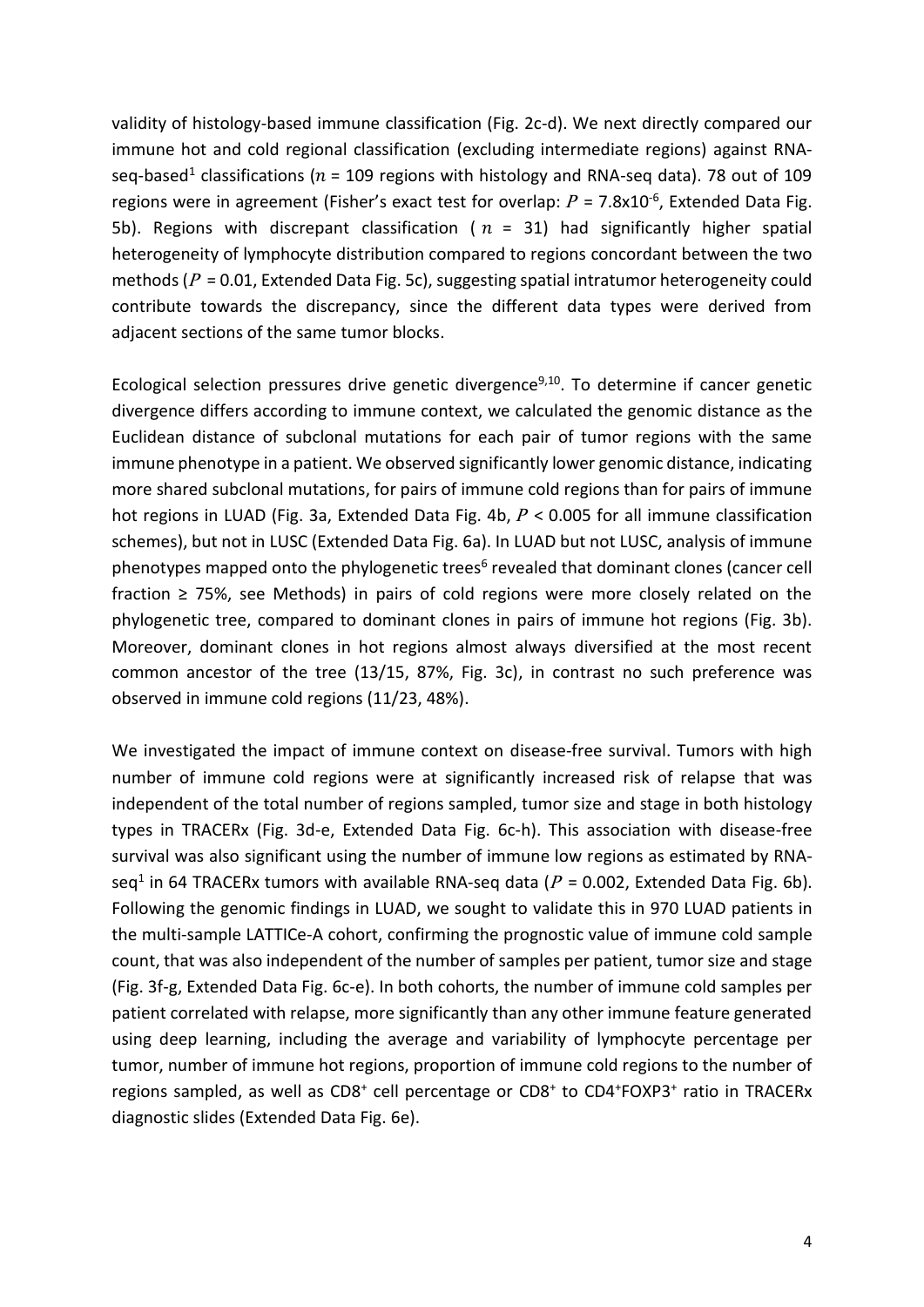Studies have revealed immunosuppressive fibroblast subsets localizing to the boundary of tumor nests possibly contribute to T cell exclusion $11-13$ . Therefore, we hypothesized that increased cancer-stroma physical contact may reflect stroma-modulated inhibition of antitumor immune responses<sup>14–17</sup>. To measure the physical contact between cancer and stromal cells (the majority being fibroblasts) identified by image analysis, we developed a spatial measure, using fractal dimension to quantify the geographical irregularity and complexity of the cancer-stromal cell interface (Methods, Fig. 4a, Extended Data Fig. 7a,b,e). Within the same tissue space, higher fractal dimension of cancer-stromal cell interface suggests increased geometric irregularity and more extensive physical contact between tumor and stromal cells than samples with a smooth interface. For both histology types, fractal dimension was significantly higher in immune cold regions compared to immune hot regions (Fig. 4b, Extended Data Fig. 7c). Moreover, the difference in fractal dimension between immune cold and hot regions was more significant compared to the difference in stromal cell percentage (both histology types combined:  $P = 0.00036$ , effect size 0.49 for fractal dimension versus  $P = 0.018$ , effect size 0.38 for stromal cell percentage, Extended Data Fig. 7d), suggesting the importance of stromal cell geographical location rather than their quantity. This supports the hypothesis that the stroma-based inhibition of immune infiltration<sup>17</sup> may result from a specific topological pattern in the form of cancer-stroma engagement.

To understand the associations of stromal-mediated immunosuppression in the context of the genetic mechanisms of immune evasion, we related fractal dimension to dysfunction in antigen presentation through loss of heterozygosity at the human leukocyte antigen locus (HLA LOH), which has been identified as a potent immune escape mechanism $^{1,18}$ . A significantly higher fractal dimension was found in LUAD tumor regions with intact HLA alleles compared with regions harboring HLA LOH (Fig. 4c, Extended Data Fig. 7f). This was observed at the tumor level (see Methods for definition), independent of clonal neoantigen burden ( $P$ = 0.04, multivariate regression, Extended Data Fig. 7h), but was not observed in LUSC (Extended Data Fig. 7g, i).

Although clonal neoantigens have been associated with a cytotoxic immune response<sup>19</sup>, the spatial distribution of lymphocytes in relation to clonal neoantigens remained unclear. To provide sufficient spatial context for analysis of cell distribution, whole-section TRACERx diagnostic H&E images, typically 10x larger than the regional samples, were used. To test the relationship between lymphocyte spatial distribution and clonal neoantigens, we leveraged an established method for lymphocyte spatial modeling<sup>20</sup>. Each lymphocyte was classified into three distinct spatial compartments: intra-tumor, adjacent-to-tumor or distal-tumor, based on unsupervised modeling of cancer-lymphocyte proximity (Fig. 4d). In LUAD, but not LUSC, clonal neoantigens<sup>19</sup> were found to be associated with a specific immune spatial score to approximate pathology TIL estimates<sup>7</sup>, defined as the ratio of adjacent-tumor lymphocytes to stromal cells in the diagnostic H&E samples ( $P = 0.0074$ , high clonal neoantigen defined as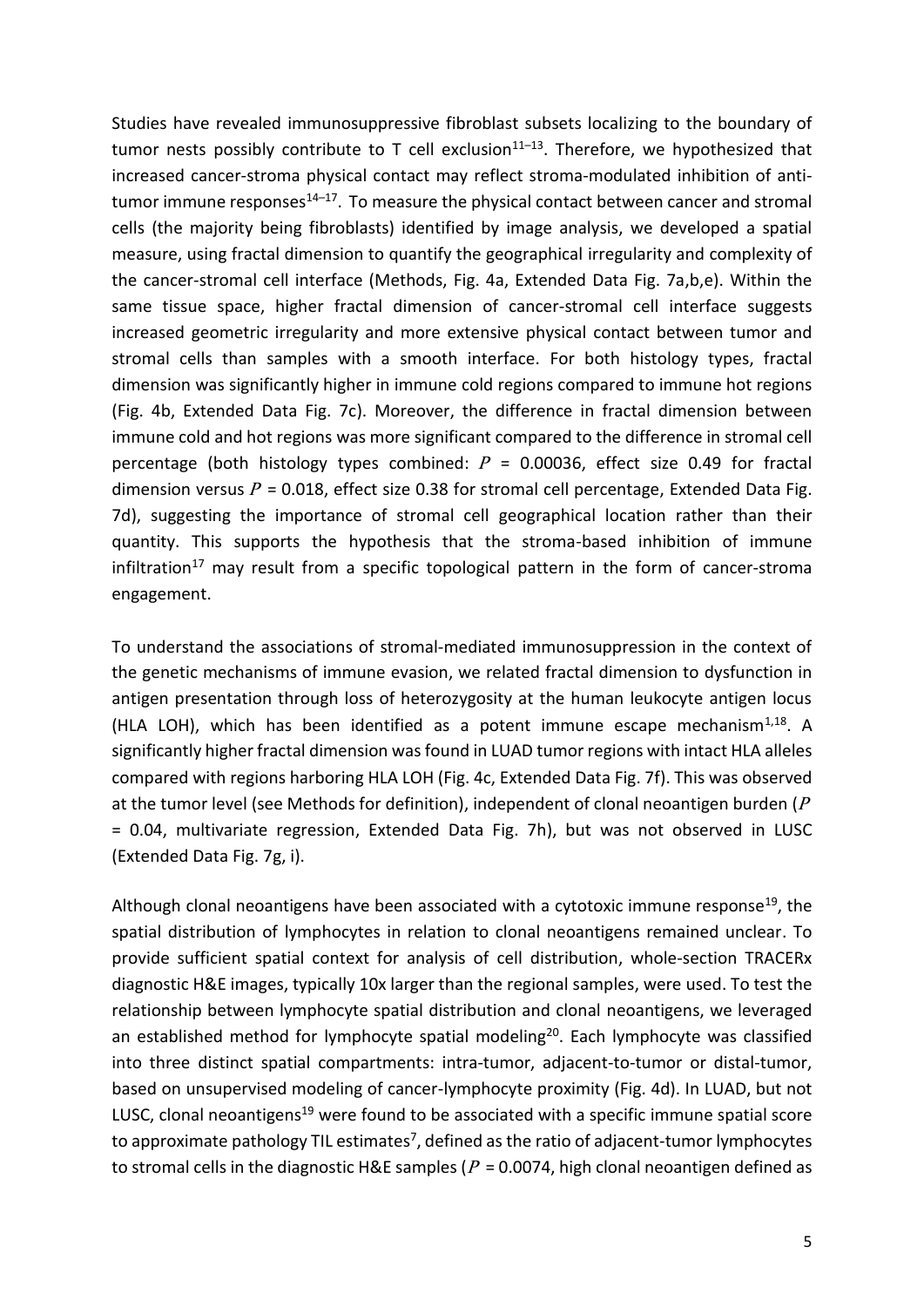above median in LUAD, Fig. 4e; correlation as continuous variables Rho = 0.37,  $P = 0.035$  after multiple testing correction, Extended Data Fig. 8a). By contrast, subclonal neoantigen burden did not correlate with any immune score (Extended Data Fig. 8a), supporting the notion that clonal but not subclonal neoantigens is associated with infiltration of cytotoxic T cells<sup>19</sup> adjacent to tumor nests.

To determine if there was an enrichment of a specific lymphocyte subpopulation within the adjacent-tumor compartment in LUAD, we spatially aligned IHC to H&E in 10 samples with the highest adjacent-tumor lymphocytes to stromal cell ratio, and projected IHC-derived T cell subsets onto H&E images, thereby creating virtual staining of cells in the H&E sections (Methods, Fig. 4f, Extended Data Fig. 8b-c). CD4<sup>+</sup>FOXP3<sup>-</sup>, CD8<sup>+</sup>, and CD4<sup>+</sup>FOXP3<sup>+</sup> cells classified in IHC were projected onto a density map of cancer cell distribution inferred from H&E, and were classified into adjacent-tumor, intra-tumor, and distal-tumor compartments. In this limited dataset, a significant increase of the effector-regulator balance defined by CD8+/CD4+FOXP3+ cell ratio was observed in adjacent-tumor stroma compared to the distal tumor compartment (Fig. 4g).

In summary, by training deep learning algorithms in diverse histology samples, we demonstrated that digital pathology can provide accurate tools for defining the ecological spatial context that may improve our understanding of cancer evolution and the immune response. In TRACERx and LATTICe-A cohorts, LUAD tumors with increased immune cold regions were at a significantly higher risk of cancer relapse, independent of total regions sampled and immune phenotypes of other regions. Thus, even within a tumor that has on average increased immune infiltration, if it contains regions classified as immune cold, prognosis appears to be associated with the number of cold regions. Analysis of cancer branched evolution within the ecological context of immune hot and cold regions revealed a difference in the evolution history of cancer subclones in these regions, possibly as a result of immunoediting. Based on this finding, we speculate that by identifying the subclone where immunoediting is likely to have occurred, new drivers of immune evasion may be elucidated.

Spatial histology data can extend our knowledge of the tumor microenvironment topological configuration in relation to genetic alterations relevant to immune surveillance, including HLA LOH and clonal neoantigens in LUAD (Extended Data Fig. 9). Increased cancer-stromal engagement as measured by fractal dimension may signal physical constraints against T cell ingress. This is supported by previous studies in lung cancer showing restriction of CD8<sup>+</sup> and CD4<sup>+</sup> T cell motility in dense stromal extracellular matrix areas around tumor epithelial cell regions which prevent them from entering tumor islets<sup>13</sup>. Additionally, the association between specific spatial localization of lymphocytes in tumor-adjacent stroma and clonal neoantigens further support exploration of the role of stromal cells in limiting tumor infiltration by T cells $14-17$ .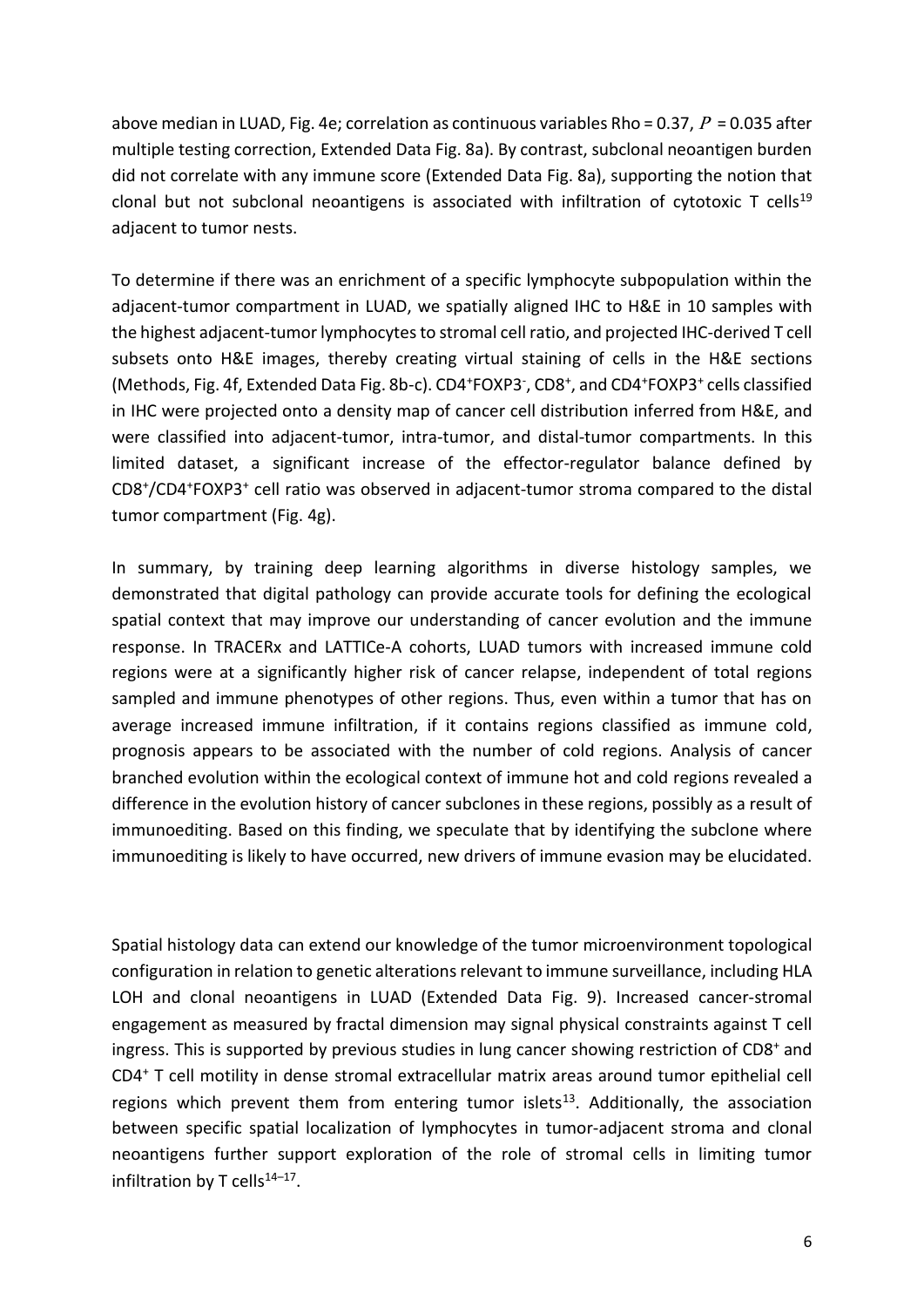It will be imperative to validate our findings on a larger multi-region cohort of untreated NSCLC tumors. Differences in our findings pertaining to LUAD and LUSC may reflect differences in biology<sup>21-23</sup> and immune evasion mechanisms, including increased prevalence of antigen presentation dysfunction (HLA transcriptional repression and HLA LOH<sup>1</sup>) in LUSC. Other limitations include the lack of detailed staining using multiplexing technologies<sup>24-26</sup> that could provide further insights into immune composition. However, with advanced deep learning developments and detailed tumor phylogenetic data, histology can be used to highlight fundamental immune contexture such as immune exclusion and its topological determinants. These data illuminate the clinical significance of immune cold regions that may reflect immune evading subclones, warranting further investigation into mechanisms that could contribute to the spatial variability of immune cells.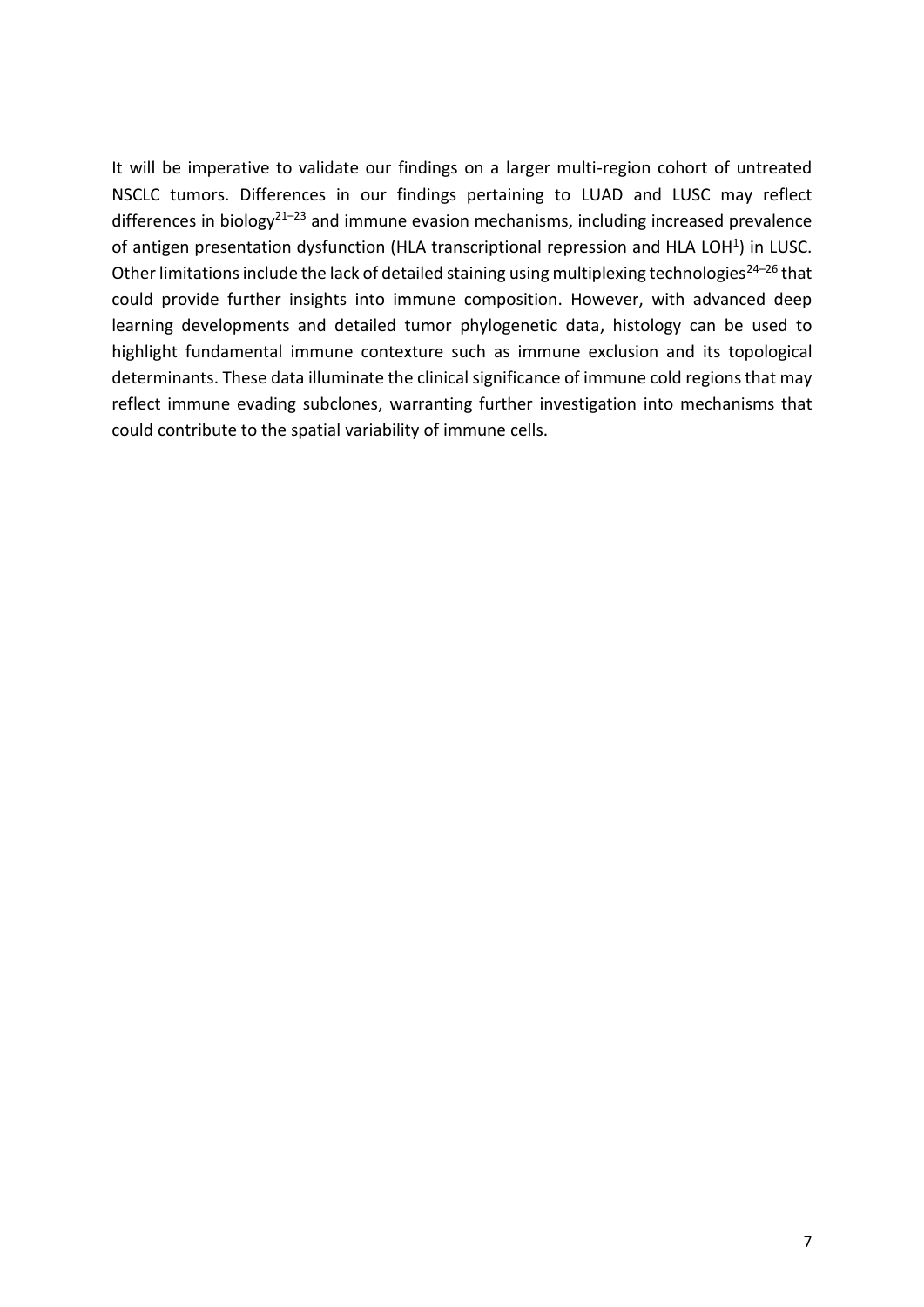#### **Figures legends**

**Figure 1. The computational pathology deep learning pipeline for dissecting heterogeneous NSCLC tumor microenvironment. a.** Histology sample generation in Lung TRACERx. To preserve morphology and generate good quality histology, samples from the same tumor regional frozen blocks specifically collected for TRACERx and generated molecular data $^{1,6}$ were re-embedded in formalin fixed paraffin (FFPE). From these, H&E-stained tumor section slides were generated. In addition, H&E section and triplex CD4/CD8/FOXP3 IHC slides were also generated from diagnostic blocks that represent clinical standard sampling. **b**. Our multistage deep learning pipeline consists of three key stages: fully automated tissue segmentation, single-cell detection and classification. The final output is shown as an image with all cells identified. For more details, please see the 'Training the deep learning pipeline' section of the Methods. **c**. Illustrative 3-dimensional distribution of input image patches in the feature space learned by the convolutional neural networks, using Principal Component Analysis. The feature clusters were pseudo-colored to display segregation for four cell types in H&E, and d CD8<sup>+</sup>, CD4<sup>+</sup>FOXP3<sup>+</sup>, CD4<sup>+</sup>FOXP3<sup>-</sup> and "other" cell class (hematoxylin cells) in IHC, respectively. **e**. The deep learning single-cell classification model was trained using expert pathology annotations from a variety of TRACERx samples (diagnostic, regional, TMA). The trained model was then applied to the remaining TRACERx samples(predominantly LUAD and LUSC) and the LATTICe-A cohort (only LUAD), identifying over 171 million cells in TRACERx and over 4.9 billion cells in LATTICe-A. WSI: whole-section image. **f**. Biological validation of the deep learning approach. H&E and IHC images generated from the same TMA slide were virtually integrated for comparison of H&E-based cell classification and cell type marker expression. For each marker, the experiment was conducted once using a single TMA ( $n$ ) cores/patients = 48 TTF1; 38 CD45). Scale bars represent 100µm. **g-h**. Correlations between cancer/lymphocyte cell percentage determined by H&E and TTF1<sup>+</sup> (tumor marker)/CD45<sup>+</sup> (immune marker) cell percentage per LUAD image tiles of size  $100 \mu m^2$  ( $n = 100$  TTF1; 83 CD45). The shading indicates 95% confidence interval.

**Figure 2. Geospatial heterogeneity of lymphocytic infiltration in the TRACERx cohort. a**. Representative examples of immune hot and immune cold multi-region H&E samples, scale bars represent 100µm. **b**. Each column represents a tumor, grouped by their histologic subtype (the "Other" group consists of adenosquamous carcinoma, large cell neuroendocrine carcinoma, pleomorphic carcinoma, and sarcomatoid carcinoma of pleomorphic type arising from adenocarcinoma). Tumor regions (illustrated as dots) were assigned to immune hot, immune cold, and intermediate phenotypes based on percentage of lymphocytes in all cells following H&E-based deep learning analysis. CD8+/CD4+FOXP3-/CD4+FOXP3+ percentages based on automated analysis of the IHC diagnostic samples are also shown. **c**. A heatmap showing gene expression patterns of 14 immune cell populations across tumor regions, each row represents a tumor region ( $n = 142$ ). The three clusters correspond to the proposed immune regional classification as shown in **b**. **d.** Significant enrichment of all immune cell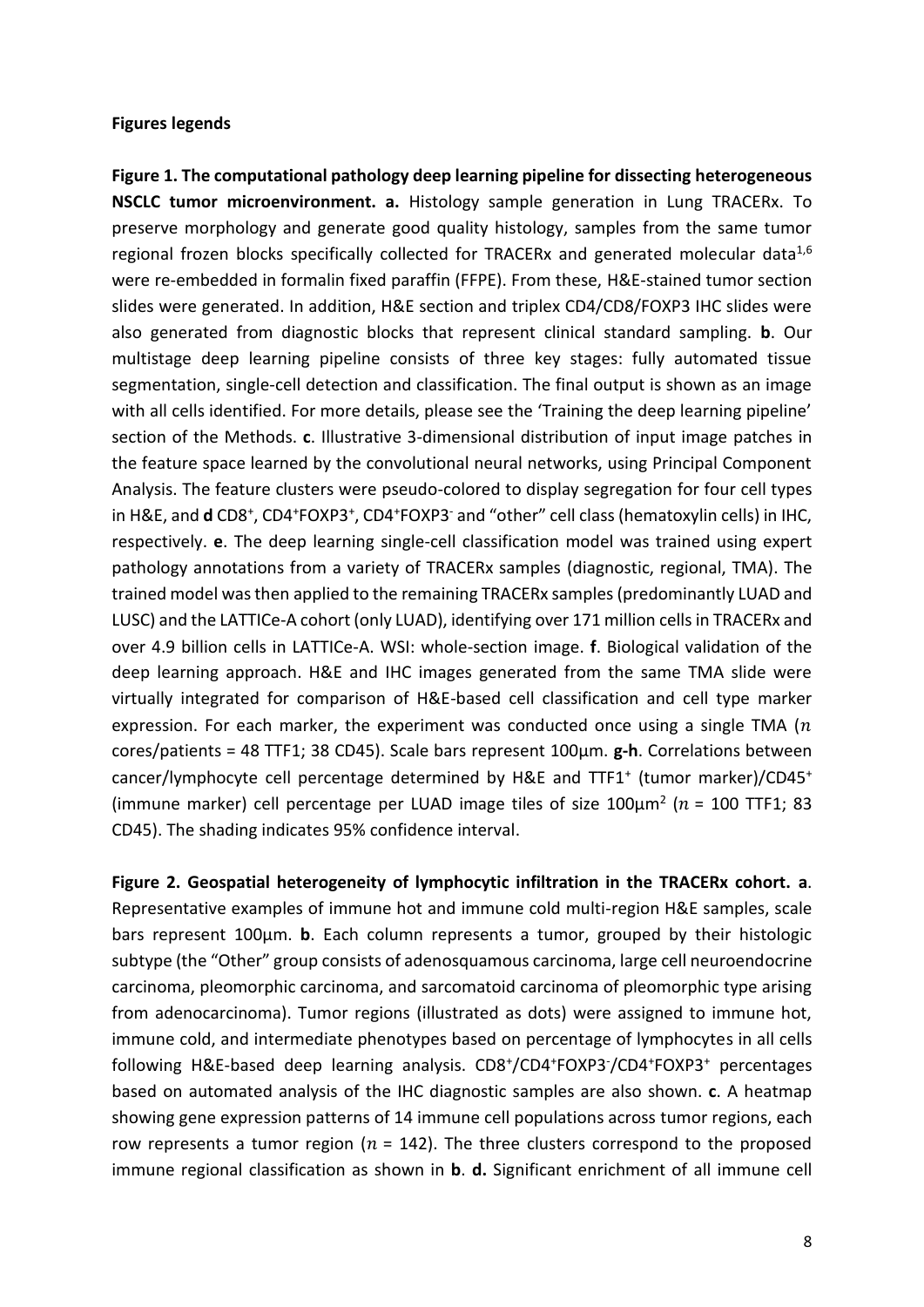populations in hot regions, as compared to cold regions, particularly for the immune activating cell subsets, including cytotoxic, B-cell, and natural killer cells ( $n = 109$  regions; 52 patients). A two-sided, non-parametric, unpaired, Wilcoxon signed-rank test was used for each box plot, all  $P$ -values were corrected for multiple comparisons. Thick horizontal lines indicate the median value; outliers are indicated by the extreme points; the first and third quantiles are represented by the box edges; and vertical lines indicate the error range.

**Figure 3. Evolution of immune escape, and survival analysis in TRACERx and LATTICe-A. a**. A box plot showing the difference in genomic distances for pairs of immune hot or immune cold regions within the same patients in LUAD ( $n = 66$  pairs). **b**. A box plot showing the difference in mutational distance between the dominant subclones in pairs of immune hot or immune cold regions via their last common ancestor in LUAD ( $n = 23$  immune cold pairs; 15 immune hot pairs). This distance was calculated by taking the furthest dominant clone (cancer cell fraction (CCF)  $\geq$  75%) from the trunk, and it remained significant when the dominant clone closest to the most recent common ancestor of each tree was considered ( $P = 0.02$ ). **c**. Illustrative examples of tumor phylogenetic trees for a pair of immune hot and immune cold regions. Dominant subclones were labelled and their last common ancestor (annotated with arrows) was then identified. Minor (CCF < 75%) or undetected clones were neglected in this analysis. **d,e**. Kaplan-Meier curves illustrating the difference in disease-free survival according to the number of immune cold regions, dichotomized by the median value, in TRACERx (**d**) (LUAD and LUSC,  $n = 79$  patients, 249 regions) and LATTICe-A (e) (LUAD,  $n = 970$  patients, 4,324 samples). The same deep learning histology analysis and immune regional classification developed for TRACERx were applied directly to LATTICe-A. WSI: whole-section image. **f.**  Forest plots showing multivariate Cox regression analyses in TRACERx ( $n = 79$  patients; LUAD and LUSC). Clonal neoantigens were dichotomized using the upper quartile, determined individually for LUAD and LUSC tumors<sup>1</sup>. **g.** Forest plots showing multivariate Cox regression analyses in LATTICe-A ( $n = 651$  LUAD patients with complete stage and smoking pack years data). For the patient subset with complete stage data but missing pack years information, the test remained significant ( $n = 827$ ,  $P < 0.001$ , HR = 1.4[1.1-1.9]). For statistical comparisons among groups, a two-sided, non-parametric, unpaired, Wilcoxon signed-rank test was used, unless stated otherwise.

**Figure 4. Association of spatial histology with genetic alterations relevant to immune surveillance. a.** An illustrative example of fractal dimension calculated by the box-counting algorithm to quantify the geospatial complexity of the cancer cell-stromal cell interface. By examining boxes of decreasing sizes that contain both cancer and stromal cells, the box counting algorithm quantifies the rate at which the geometrical details of cancer-stromal interface develop at increasingly fine scales. Blue box illustrates the smallest box of 20um by 20m in size. Scale bar represent 100µm. An example of a fractal structure displaying geometrical self-similarity is shown below the panel. **b**. A box plot to illustrate the significant difference in fractal dimension between all TRACERx immune hot and cold regions ( $n = 219$ ).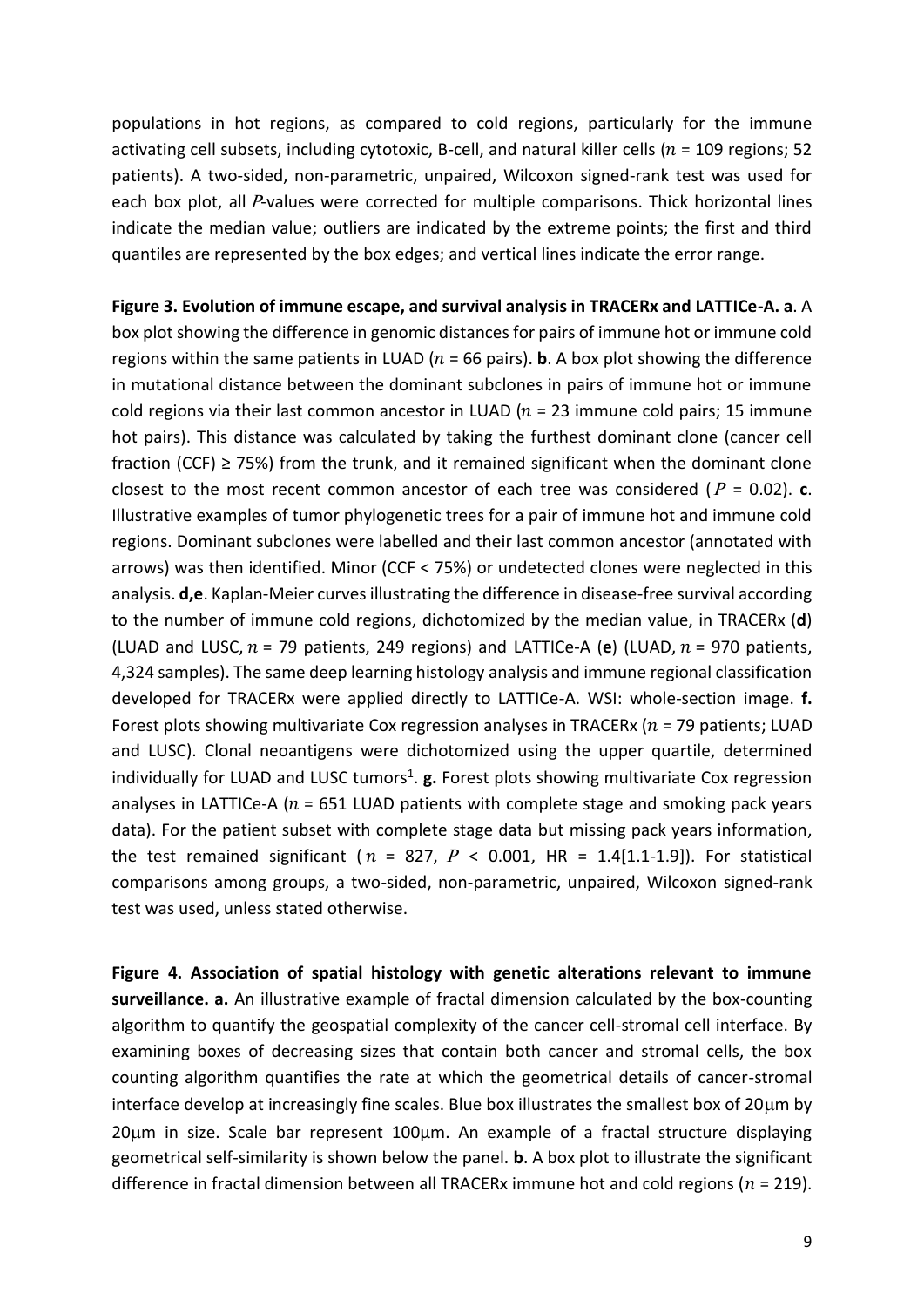**c**. A box plot showing a significant difference in fractal dimension between LUAD tumor regions ( $n = 116$ ) harboring an LOH event for class 1 HLA of any type versus regions that do not, adjusted for multiple comparisons with the remaining HLA type-specific tests (see Extended Data Fig. 7f). **d**. Illustration of the adjacent-tumor lymphocyte/stroma ratio inferred by spatial modeling of cancer cell density (contours) and lymphocyte classification into spatial compartments. Cell classification in IHC sample of the same block was shown for comparison. Scale bars represent 50um. **e.** A box plot showing the difference in the adjacent-tumor lymphocyte/stroma ratio between high (≥ median) and low (< median) clonal neoantigens for all LUAD patients in TRACERx ( $n = 61$ ). **f**. Illustration of image registration to spatially align serial sections of H&E and IHC and generate a virtual composite map of T cell subset in the context of cancer/stroma density. T cell subsets classified in the IHC were projected onto the cancer density map inferred from H&E, so that they can be classified into adjacent-tumor, intra-tumor, and distal-tumor compartments. **g**. A box plot showing significantly higher ratio of CD8<sup>+</sup> to CD4<sup>+</sup>FOXP3<sup>+</sup> cells in adjacent-tumor and intra-tumor lymphocytes compared with distal-tumor lymphocytes in registered LUAD image tiles ( $n = 20$  image tiles, using paired Wilcoxon test). For statistical comparisons among groups, a two-sided, non-parametric, unpaired, Wilcoxon signed-rank test was used, unless stated otherwise.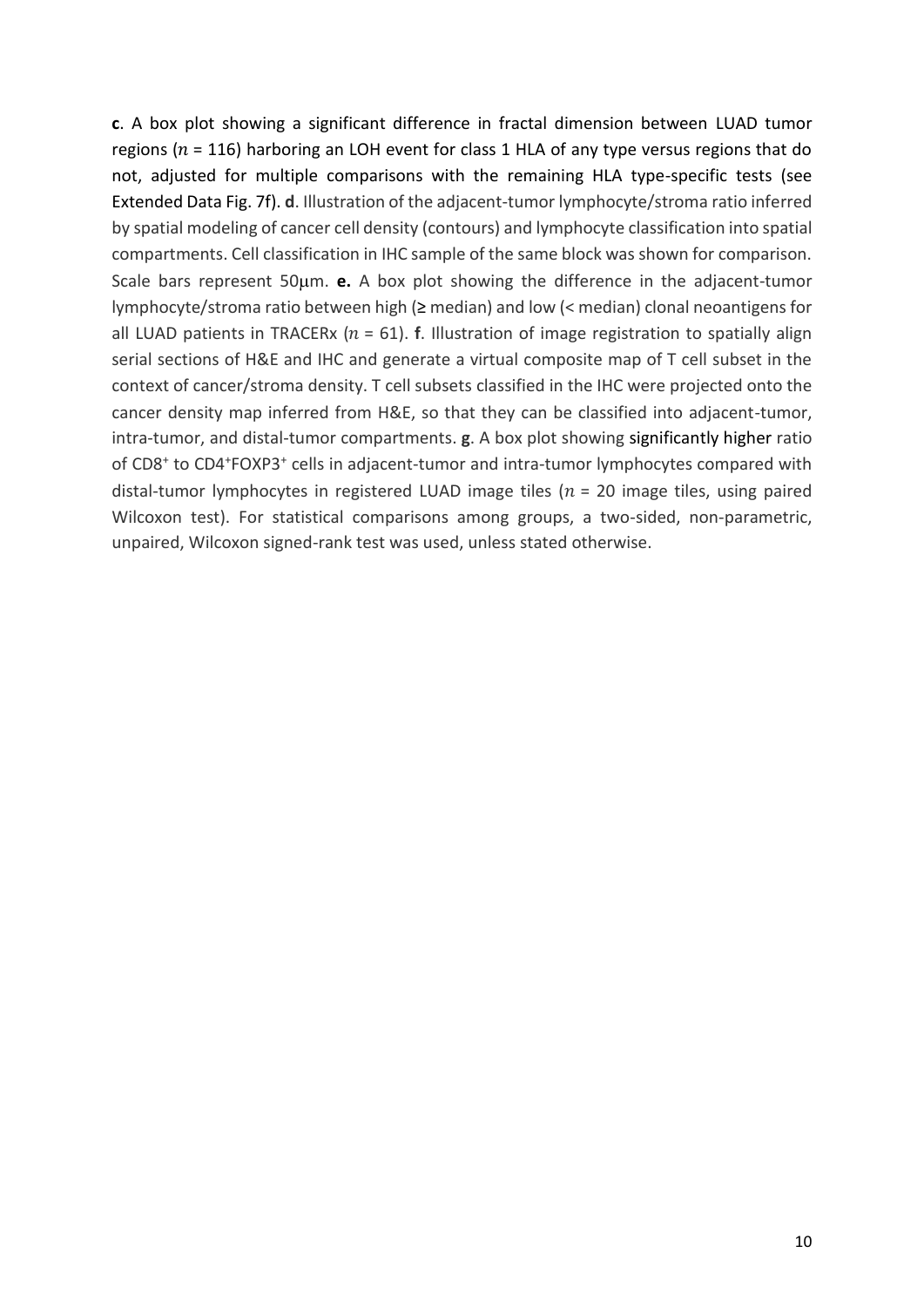### **Main References**

1. Rosenthal, R. et al. Neoantigen-directed immune escape in lung cancer evolution. Nature 1 (2019). doi:10.1038/s41586-019-1032-7

2. Morris, L. G. T. & Chan, T. A. Lung Cancer Evolution: What's Immunity Got to Do with It? Cancer Cell 35, 711–713 (2019).

3. Morris, L. G. T. et al. Pan-cancer analysis of intratumor heterogeneity as a prognostic determinant of survival. Oncotarget 7, 10051–10063 (2016).

4. Milo, I. et al. The immune system profoundly restricts intratumor genetic heterogeneity. Sci. Immunol. 3, (2018).

5. Jia, Q. et al. Local mutational diversity drives intratumoral immune heterogeneity in non-small cell lung cancer. Nat. Commun. 9, (2018).

6. Jamal-Hanjani, M. et al. Tracking the Evolution of Non–Small-Cell Lung Cancer. N. Engl. J. Med. 376, 2109–2121 (2017).

7. Hendry, S. et al. Assessing Tumor-Infiltrating Lymphocytes in Solid Tumors. Adv. Anat. Pathol. 24, 311–335 (2017).

8. Moore, D. A. et al. In situ growth in early lung adenocarcinoma may represent precursor growth or invasive clone outgrowth—a clinically relevant distinction. Mod. Pathol. 1 (2019). doi:10.1038/s41379-019-0257-1

9. Whittaker, K. A. & Rynearson, T. A. Evidence for environmental and ecological selection in a microbe with no geographic limits to gene flow. Proc. Natl. Acad. Sci. U. S. A. 114, 2651–2656 (2017).

10. Shafer, A. B. A. & Wolf, J. B. W. Widespread evidence for incipient ecological speciation: A meta-analysis of isolation-by-ecology. Ecology Letters 16, 940–950 (2013).

11. Costa, A. et al. Fibroblast Heterogeneity and Immunosuppressive Environment in Human Breast Cancer. Cancer Cell 33, 463-479.e10 (2018).

12. Öhlund, D. et al. Distinct populations of inflammatory fibroblasts and myofibroblasts in pancreatic cancer. J. Exp. Med. 214, 579–596 (2017).

13. Salmon, H. et al. Matrix architecture defines the preferential localization and migration of T cells into the stroma of human lung tumors. J. Clin. Invest. 122, 899–910 (2012).

14. Thomas, D. A. & Massagué, J. TGF-β directly targets cytotoxic T cell functions during tumor evasion of immune surveillance. Cancer Cell 8, 369–380 (2005).

15. Joyce, J. A. & Fearon, D. T. T cell exclusion, immune privilege, and the tumor microenvironment. Science (80-. ). 348, 74–80 (2015).

16. Sorokin, L. The impact of the extracellular matrix on inflammation. Nat. Rev. Immunol. 10, 712–723 (2010).

17. Chen, D. S. & Mellman, I. Elements of cancer immunity and the cancer–immune set point. Nature 541, 321–330 (2017).

18. McGranahan, N. et al. Allele-Specific HLA Loss and Immune Escape in Lung Cancer Evolution. Cell 171, 1259-1271.e11 (2017).

19. McGranahan, N. et al. Clonal neoantigens elicit T cell immunoreactivity and sensitivity to immune checkpoint blockade. Science (80-. ). 351, (2016).

20. Yuan, Y. Modelling the spatial heterogeneity and molecular correlates of lymphocytic infiltration in triple-negative breast cancer. J. R. Soc. Interface 12, 20141153 (2015).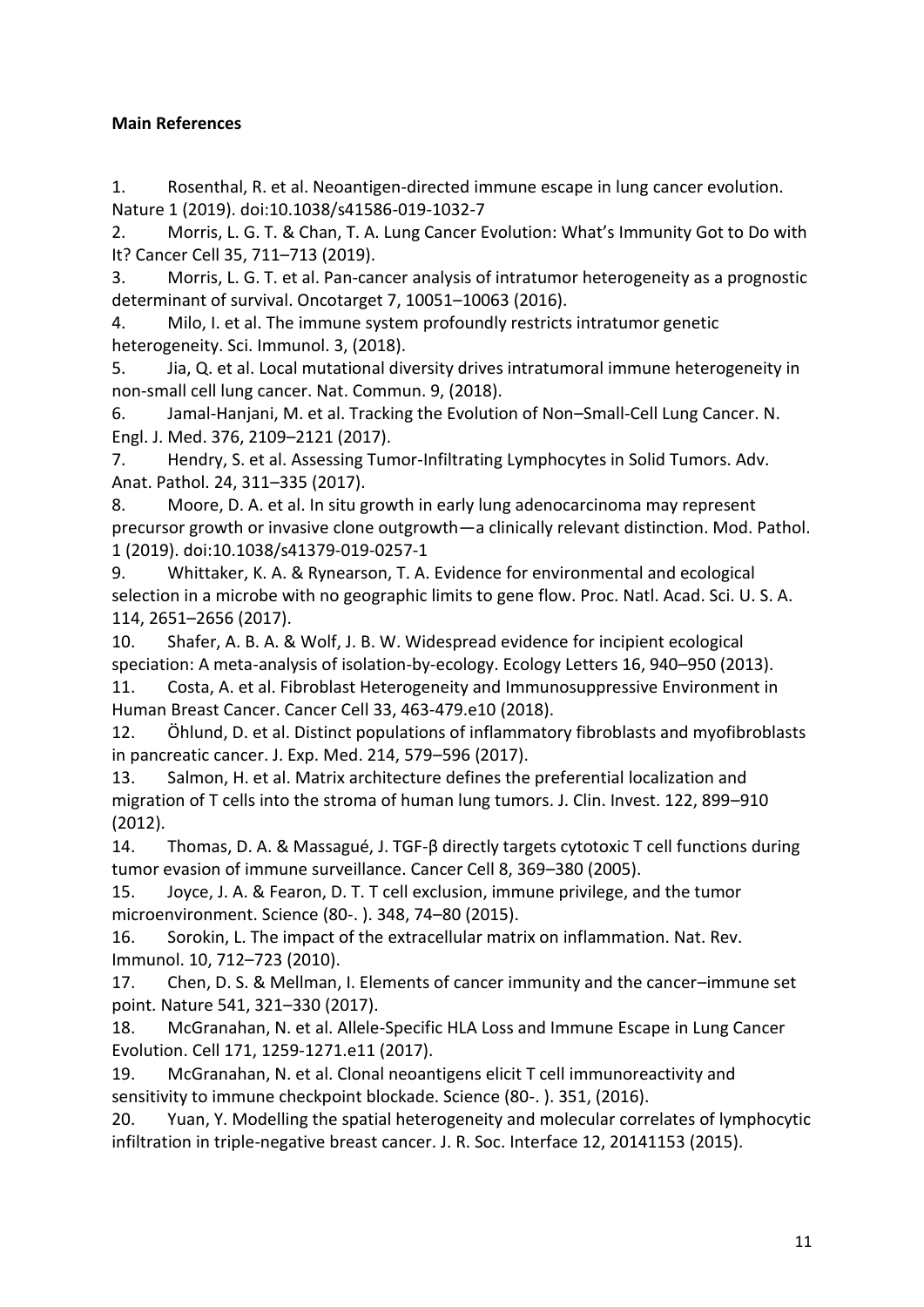21. Thomas, A., Liu, S. V., Subramaniam, D. S. & Giaccone, G. Refining the treatment of NSCLC according to histological and molecular subtypes. Nat. Rev. Clin. Oncol. 12, 511–526 (2015).

22. Hammerman, P. S. et al. Comprehensive genomic characterization of squamous cell lung cancers. Nature 489, 519–525 (2012).

23. Collisson, E. A. et al. Comprehensive molecular profiling of lung adenocarcinoma: The cancer genome atlas research network. Nature 511, 543–550 (2014).

24. Keren, L. et al. A Structured Tumor-Immune Microenvironment in Triple Negative Breast Cancer Revealed by Multiplexed Ion Beam Imaging. Cell 174, 1373-1387.e19 (2018). 25. Giesen, C. et al. Highly multiplexed imaging of tumor tissues with subcellular

resolution by mass cytometry. Nat. Methods 11, 417–422 (2014).

26. Goltsev, Y. et al. Deep Profiling of Mouse Splenic Architecture with CODEX Multiplexed Imaging. Cell 174, 968-981.e15 (2018).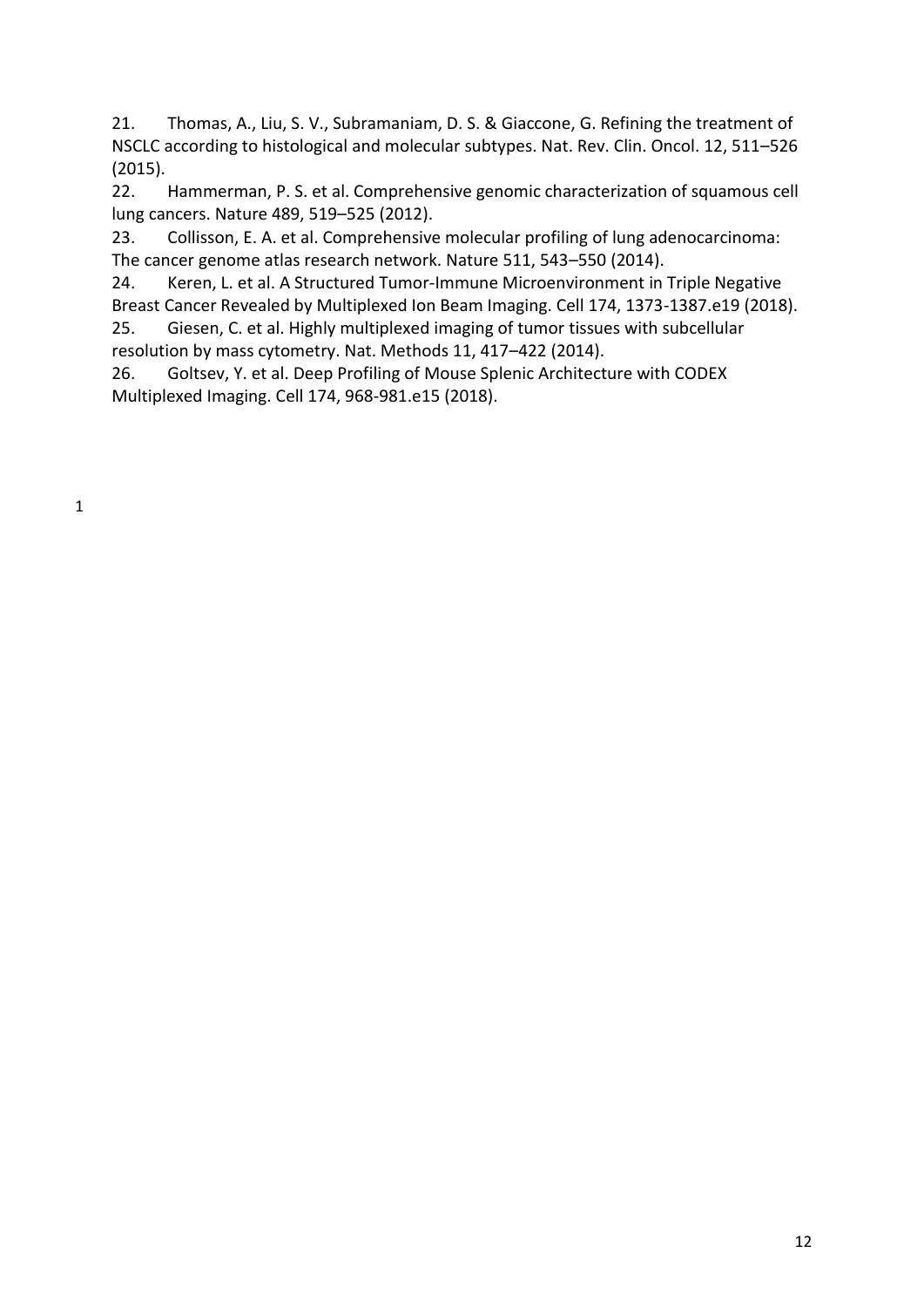#### **Acknowledgements**

 This study is funded by a Cancer Research UK Career Establishment Award to Y.Y. (C45982/A21808). The TRACERx study (Clinicaltrials.gov no: NCT01888601) is sponsored by University College London (UCL/12/0279) and has been approved by an independent Research Ethics Committee (13/LO/1546). TRACERx is funded by Cancer Research UK (C11496/A17786) and coordinated through the Cancer Research UK and UCL Cancer Trials Centre. Y.Y. acknowledges additional support from Breast Cancer Now (2015NovPR638), Children's Cancer and Leukaemia Group (CCLGA201906), NIH U54 CA217376 and R01 CA185138, CDMRP Breast Cancer Research Program Award BC132057, European Commission ITN (H2020-MSCA-ITN-2019), Wellcome Trust (105104/Z/14/Z), and The Royal Marsden/ICR National Institute of Health Research Biomedical Research Centre. C.S. is Royal Society Napier Research Professor. This work was supported by the Francis Crick Institute that receives its core funding from Cancer Research UK (FC001169,FC001202), the UK Medical Research Council (FC001169, FC001202), and the Wellcome Trust (FC001169, FC001202). C.S. is funded by Cancer Research UK (TRACERx, PEACE and CRUK Cancer Immunotherapy Catalyst Network), the CRUK Lung Cancer Centre of Excellence, the Rosetrees Trust, NovoNordisk Foundation (ID16584) and the Breast Cancer Research Foundation (BCRF). This research is 19 supported by a Stand Up To Cancer-LUNGevity-American Lung Association Lung Cancer Interception Dream Team Translational Research Grant (Grant Number: SU2C-AACR-DT23- 17). Stand Up To Cancer is a program of the Entertainment Industry Foundation. Research grants are administered by the American Association for Cancer Research, the Scientific Partner of SU2C. CS receives funding from the European Research Council (ERC) under the European Union's Seventh Framework Programme (FP7/2007-2013) Consolidator Grant (FP7- THESEUS-617844), European Commission ITN (FP7-PloidyNet 607722), an ERC Advanced Grant (PROTEUS) from the European Research Council under the European Union's Horizon 2020 research and innovation programme (grant agreement No. 835297), and Chromavision from the European Union's Horizon 2020 research and innovation programme (grant agreement 665233). S.A.Q. is funded by a Cancer Research UK Senior Cancer Research Fellowship (C36463/A22246) and a Cancer Research UK Biotherapeutic Program Grant (C36463/A20764). S.L. is supported by the National Breast Cancer Foundation of Australia Endowed Chair and the Breast Cancer Research Foundation, New York. L.Z. has received funding from the European Union's Horizon 2020 research and innovation programme under the Marie Skłodowska-Curie grant agreement No 846614. C.T.H. is funded by the UCL Biomedical Research Council. M.J.H. has received funding from Cancer Research UK, National Institute for Health Research, Rosetrees Trust and UKI NETs. We thank the members of the TRACERx and PEACE consortia for participating in this study. We thank the Tissue Image Analytics lab at the University of Warwick, Coventry, UK for their help in method implementation. We thank the Scientific Computing team at The Institute of Cancer Research, London for technical support. We also thank Ana Teodósio and Catherine Ficken from the MRC Toxicology Unit core histology facility for their expert technical assistance.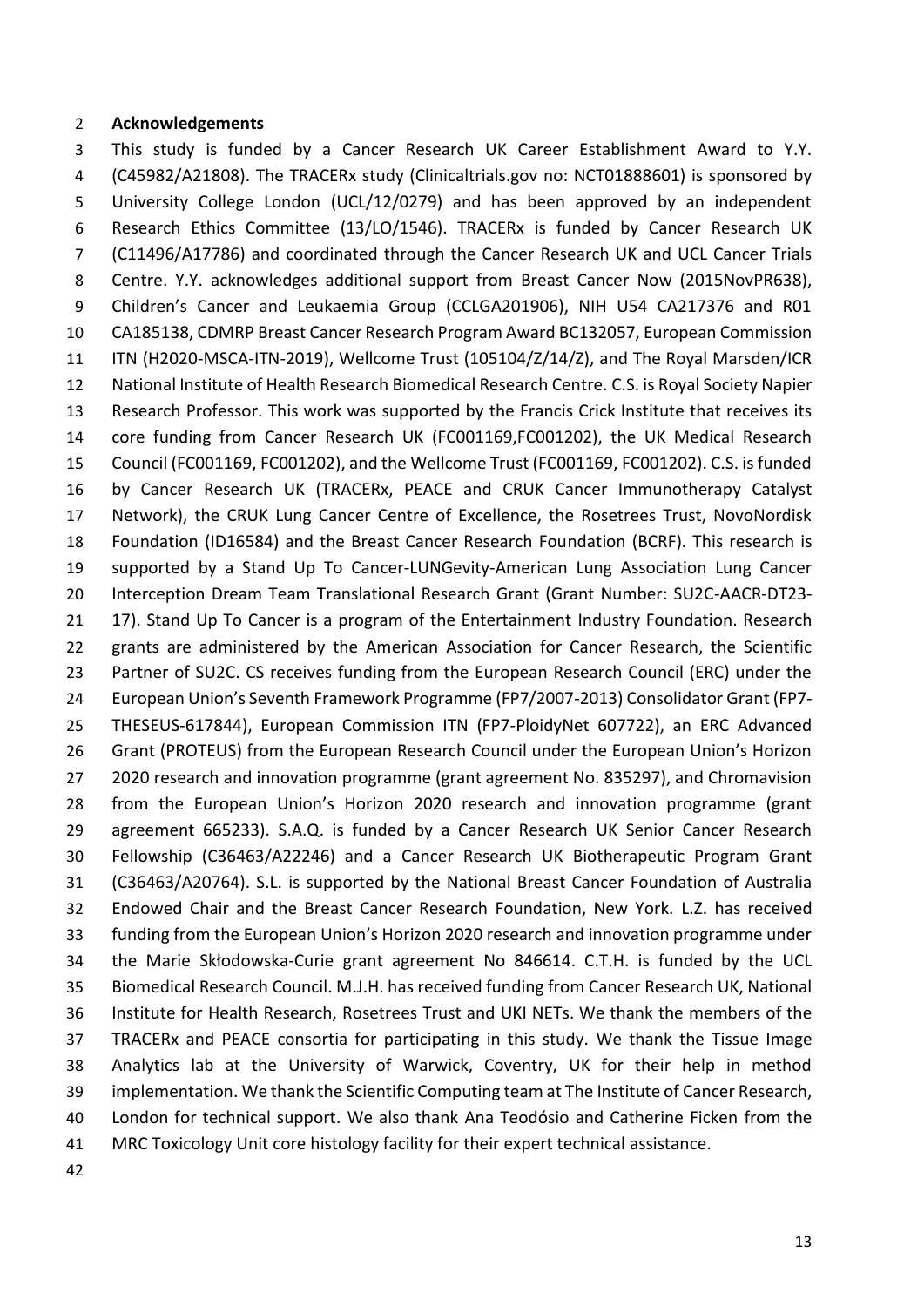#### **Author Contributions**

- K.A. and S.E.A.R. contributed equally to this work. S.E.A.R. and K.A. developed the image processing and deep learning pipeline and performed the geospatial analysis. K.A. performed the bioinformatics and statistical analyses. J.L.Q., R.S. and D.A.M. provided pathological expertise. M.J.-H. provided clinical expertise and patient characterization. S.V. performed histology sample generation and digitized H&E slides. A.A. generated and digitized IHC slides under the supervision of T.M. T.L. provided annotations for training and validating IHC analysis. N.M., R.R. and L.Z. assisted with genomic data integration. J.L.Q., R.S., S.L., M.A.B., D.A.M., C.T.H., and T.L. analyzed pathology TIL estimates. J.L.Q., L.O., M.S., and C. R. S. provided data and advice for LATTICe-A. Y.Y., N.M., J.L.Q., C.S., A.H. and S.A.Q. provided data analysis support and supervision. K.A., R.R., N.M., C.S. and Y.Y. wrote the manuscript with input from all authors. Y.Y. and C.S. jointly conceived and supervised the study.
- 

### **Competing Interests**

 Y.Y. has received speakers bureau honoraria from Roche and is a consultant for Merck and Co Inc. C.S. receives grant support from Pfizer, AstraZeneca, BMS, Roche-Ventana, Boehringer- Ingelheim and Ono Pharmaceutical. C.S. has consulted for Pfizer, Novartis, GlaxoSmithKline, MSD, BMS, Celgene, AstraZeneca, Illumina, Genentech, Roche-Ventana, GRAIL, Medicxi, and the Sarah Cannon Research Institute. C.S. is a shareholder of Apogen Biotechnologies, Epic Bioscience, GRAIL, and has stock options in and is co-founder of Achilles Therapeutics. M.A.B. is a consultant for Achilles Therapeutics. S.L. receives research funding to her institution from Novartis, Bristol Meyers Squibb, Merck, Roche-Genentech, Puma Biotechnology, Pfizer, Eli Lilly and Seattle Genetics. S.L. has acted as consultant (not compensated) to Seattle Genetics, Pfizer, Novartis, BMS, Merck, AstraZeneca and Roche-Genentech. S.L. has acted as consultant (paid to her institution) to Aduro Biotech, Novartis, and G1 Therapeutics. D.A.M. has received speaker's fees from AstraZeneca. M.J.H. is a member of the Advisory Board for Achilles Therapeutics.

### **Materials and Correspondence**

Materials request and general correspondence should be addressed to J.L.Q., C.S. and Y.Y.

# **Data availability**

 The digital pathology images from the TRACERx study generated or analysed during this study are not publicly available and restrictions apply to its use. A test subset of such digital pathology images are available through the Cancer Research UK & University College London 78 Cancer Trials Centre [\(ctc.tracerx@ucl.ac.uk\)](mailto:ctc.tracerx@ucl.ac.uk) for non-commercial research purposes and access will be granted upon review of a project proposal that will be evaluated by a TRACERx data access committee and entering into an appropriate data access agreement, subject to any applicable ethical approvals. Digital pathology images for LATTICe-A samples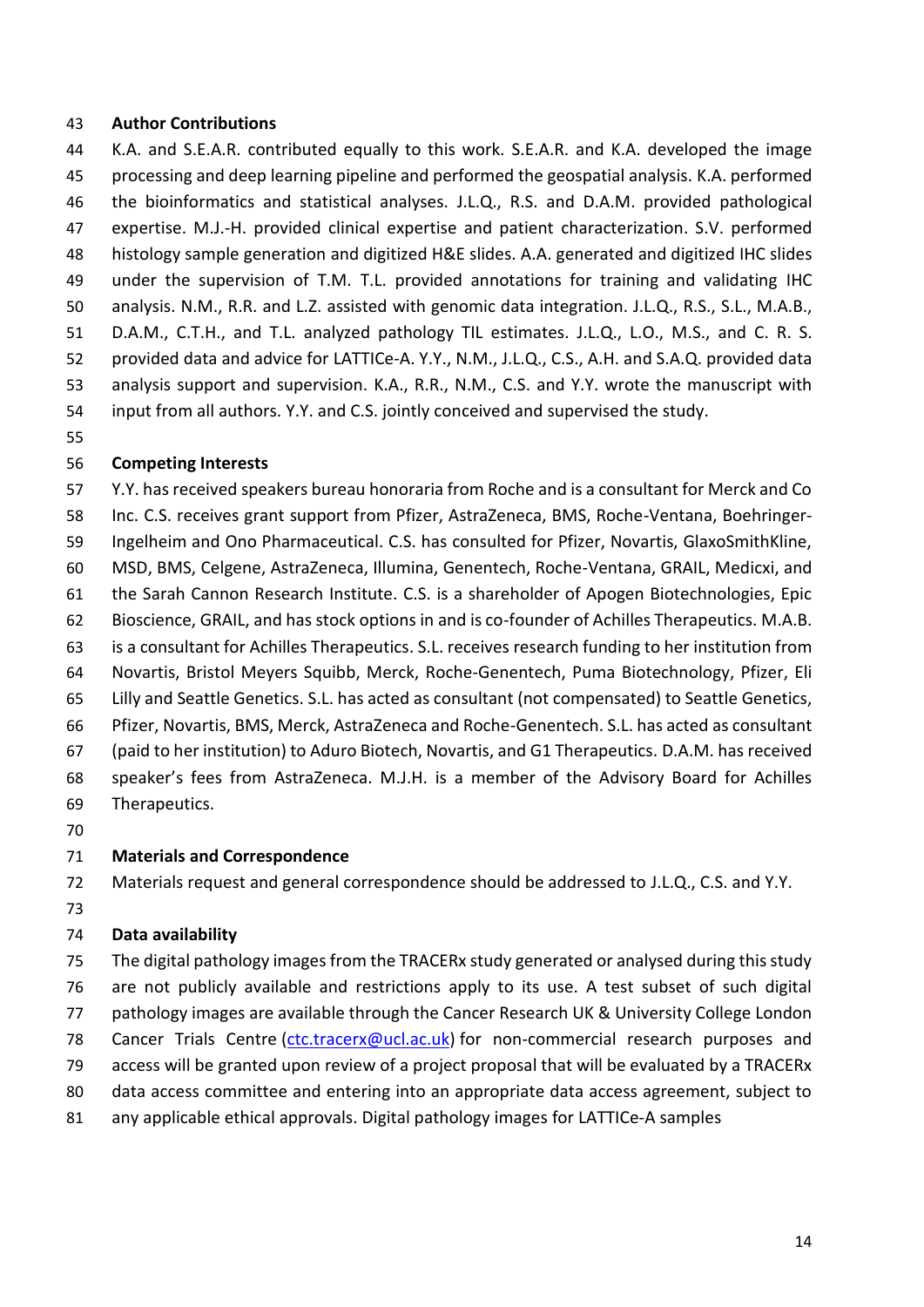- with expert pathologist's annotations used for validation are available:
- <https://github.com/qalid7/compath>. Request for data access for the remaining LATTICe-A
- samples can be submitted to J.L.Q.
- 

## **Code availability**

- The deep learning pipeline for digital pathology image analysis is available for non-
- 88 commercial research purposes: <https://github.com/qalid7/compath>. All code used for
- statistical analyses of image data was developed in R version (3.5.1) and is available:
- [https://github.com/qalid7/tx100\\_compath.](https://github.com/qalid7/tx100_compath)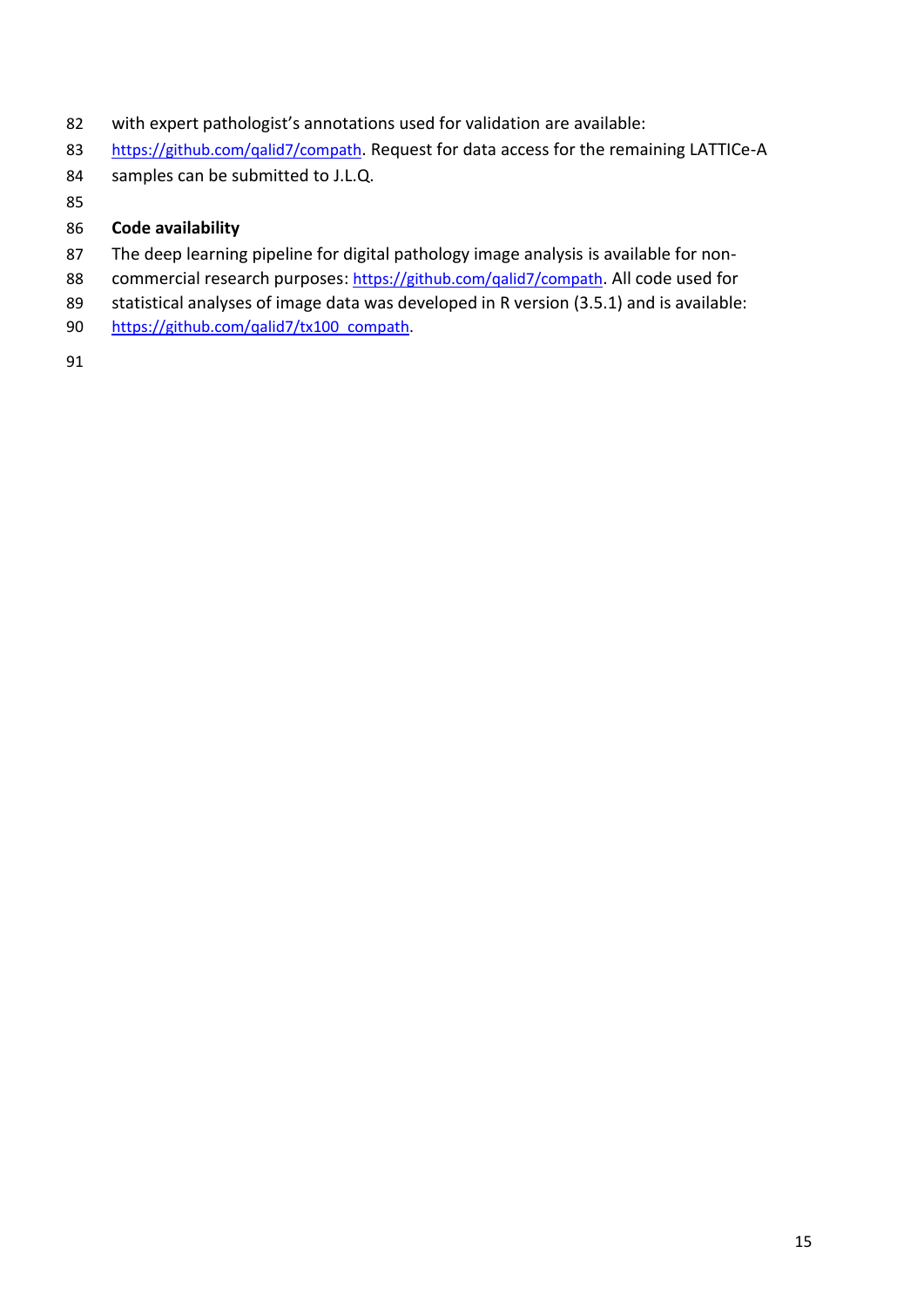- **Methods**
- 

### **Tissues and digital images**

 The main cohort evaluated comes from the first 100 patients prospectively analyzed by the 96 lung TRACERx study<sup>6</sup> (Extended Data Fig. 1, Supplementary Tables 1, 4, [https://clinicaltrials.gov/ct2/show/NCT01888601,](https://clinicaltrials.gov/ct2/show/NCT01888601) approved by an independent Research Ethics Committee, 13/LO/1546). 62 were men and 38 were women, with a median age of 68. 61 were LUAD, 32 were LUSC and the remaining 7 had 'other' histology subtypes (including adenosquamous carcinoma, large cell carcinoma, large cell neuroendocrine carcinoma, pleomorphic carcinoma and pleomorphic carcinoma arising from adenocarcinoma).

 The 85 case subcohort with regional histology consisted of 55 male and 30 female patients and of those 49 were LUAD, 32 were LUSC and 6 were 'other' types. 10 of these patients had 105 a single region while the rest ranged between 2-8 regions ( $n = 275$  total regional histology samples). Snap-frozen regional samples were processed to FFPE blocks after dissecting fresh- frozen tissues for DNA-seq and RNA-seq analyses. Tissue microarrays (TMAs) were created containing 133x2mm regional tissue cores from 75 patients in 7 blocks.

 In addition to the regional samples, full-sized diagnostic blocks were obtained for all 100 cases 111 precisely mirroring the Jamal-Hanjani et al. 2017 prospective 100 patient cohort<sup>6</sup>.  $4\mu$ m thick sections were cut and subjected to H&E staining and multiplex IHC for CD8/CD4/FOXP3: anti- CD8 (type: Rabbit Monoclonal, clone: SP239, cat. no.: ab178089, source: Abcam Plc, Cambridge, UK, used at 1:100); anti-CD4 (type: Rabbit Monoclonal, clone: SP35, cat. no.: ab213215, source: Abcam Plc, Cambridge, UK, used at 1:50); anti-FOXP3 (type: Mouse, clone: 236A/E7, source: kind gift from Dr G Roncador, CNIO, Madrid, Spain, used at: 1:100). All regional and diagnostic slides were scanned using NanoZoomer S210 digital slide scanner (C13239-01) and NanoZoomer digital pathology system version 3.1.7 (Hamamatsu, Japan) at 40x (228 nm/pixel resolution).

 The external validation cohort was obtained from the Leicester Archival Thoracic Tumor 122 Investigatory Cohort – Adenocarcinoma (LATTICe-A) study<sup>8</sup>, a continuous retrospective series of resected primary LUAD tumors from a single surgical center between years 1998 to 2014 (Extended Data Fig. 1, Supplementary Table 5). It consists of 4,324 whole-tumor diagnostic blocks from 970 LUAD patients (ranging from 1 to 16 blocks per case with a median of 4). 455 were men and 515 were women with a median age of 69. Most clinical data (age, sex, adjuvant therapy status and time to recurrence or death) were available for all patients, with complete pathological stage for 827 and smoking history for 651. All archival slides containing tumor material were used in order to capture the full diversity of each lesion. Slides were dearchived and scanned using a Hamamatsu NanoZoomer XR at 40x (226 nm/pixel resolution) yielding 15 TB of image data. Images containing incidental lymph node tissue were excluded to avoid confounding immune infiltration analysis. For the biological validation assay, a subset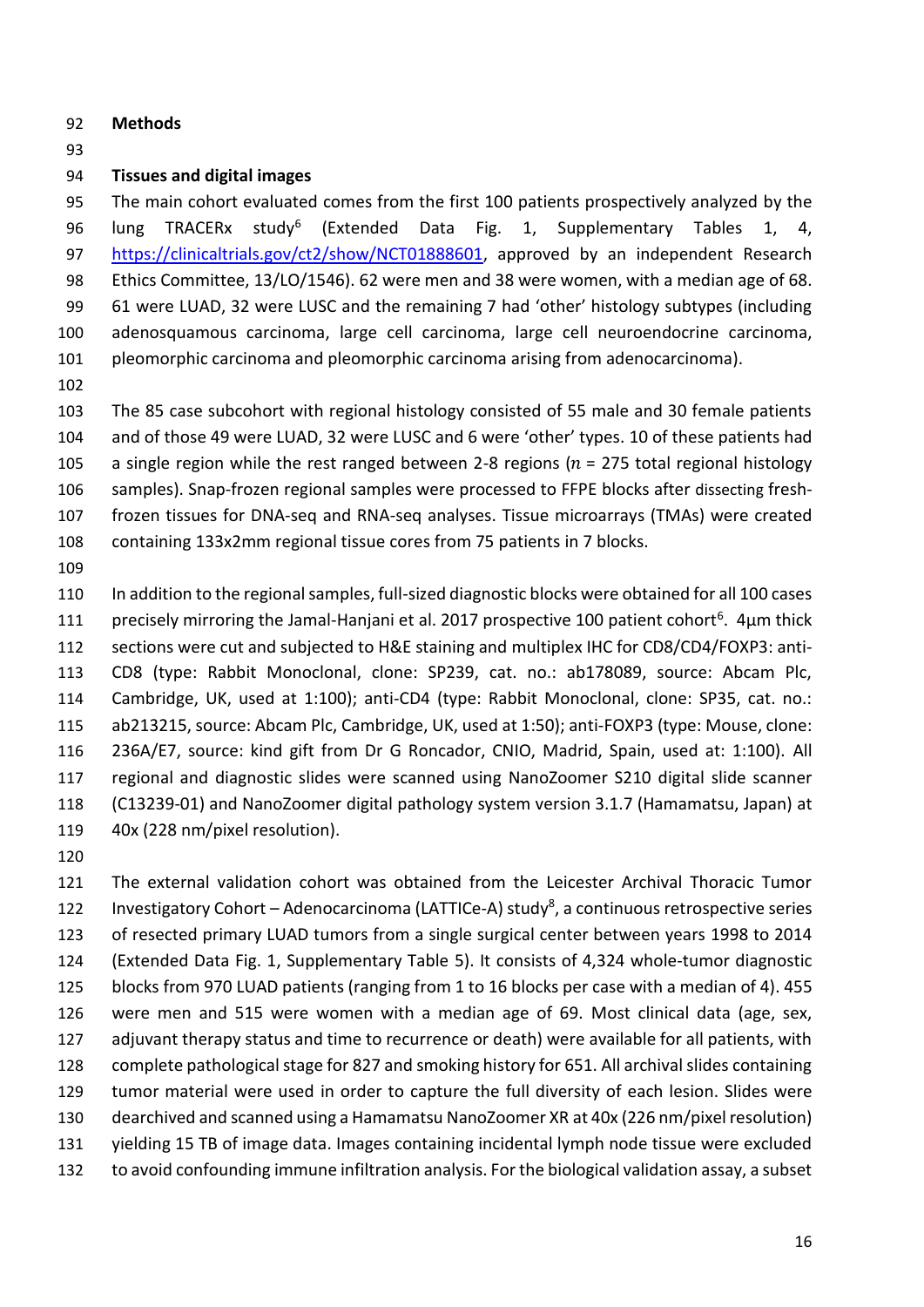of 49 paraffin blocks from 49 patients was obtained from the same study, and from these a validation TMA was prepared, containing a single 1mm core from each case. The work was ethically approved by an NHS research ethics committee (ref. 14/EM/1159). This study complies with the STROBE guidelines.

### **The deep learning pipeline for cell detection and classification**

 The deep learning pipeline consists of three parts. First, the pipeline segments tissue regions 140 utilizing multi-resolution input/output image features (Micro-Net<sup>27</sup>). It was designed to capture global tissue context and learn weak features that could be important for identifying tissue boundary, but are often not achieved by other machine learning methods such as thresholding of the grey-scale image, active contours, watershed segmentation or Support 144 Vector Machine-based training on local binary pattern features<sup>27</sup>. Tissue segmentation removes background noise and artefacts and subsequently allows for more computationally efficient cell detection and accurate classification. Secondly, a cell detection model modified 147 from SCCNN<sup>28</sup> predicts for each pixel the probability that it belongs to the center of a nucleus within tissue regions identified by Micro-Net. Nuclei are detected from the probability map obtained from the deep network. Lastly, a cell classification framework utilizes a neighboring ensemble predictor classifier coupled with SCCNN to classify each cell by type.

 For tissue segmentation, each whole slide image was reduced to 1.25x resolution and 153 segmented for tissue regions using Micro-Net-512<sup>27</sup> architecture. This architecture visualizes the image at multiple resolutions, captures context information by connecting intermediate deep layers and adds bypass connections to max-pooling to maintain weak features (Fig. 1b). 156 10 whole slide images were used to train the tissue segmentation network using Micro-Net. The segmented images from the network were inspected visually and quantitatively (Supplementary Table 6, Supplementary Figures 1-20) to evaluate performance using an independent set of images.

 The SCCNN adds two layers to conventional deep learning architecture for cell detection within the segmented tissue. SC1 estimates the location and probability of each pixel belonging to the center of a cell, and these probabilities are then mapped by SC2 to the image. 164 A customized implementation of SCCNN was coded in Python (version 3.5) using TensorFlow<sup>29</sup> library (version 1.3) which makes it computationally more efficient compared to the original 166 MATLAB implementation<sup>28</sup>. To process an image of size  $1000 \times 1000$  pixels, the Python implementation takes 4.8 seconds for nucleus detection compared to 41.0 seconds using the 168 original implementation<sup>28</sup>, excluding preprocessing which remained the same in both implementations (using MATLAB (version 2018b)). In addition, through empirical experimentation, we optimized the patch size to 31x31 instead of 27x27 in the original 171 implementation for increased cell detection accuracy. To generate nuclear locations from the SC2 probability map, peak detection was applied where thresholds for intensity and minimum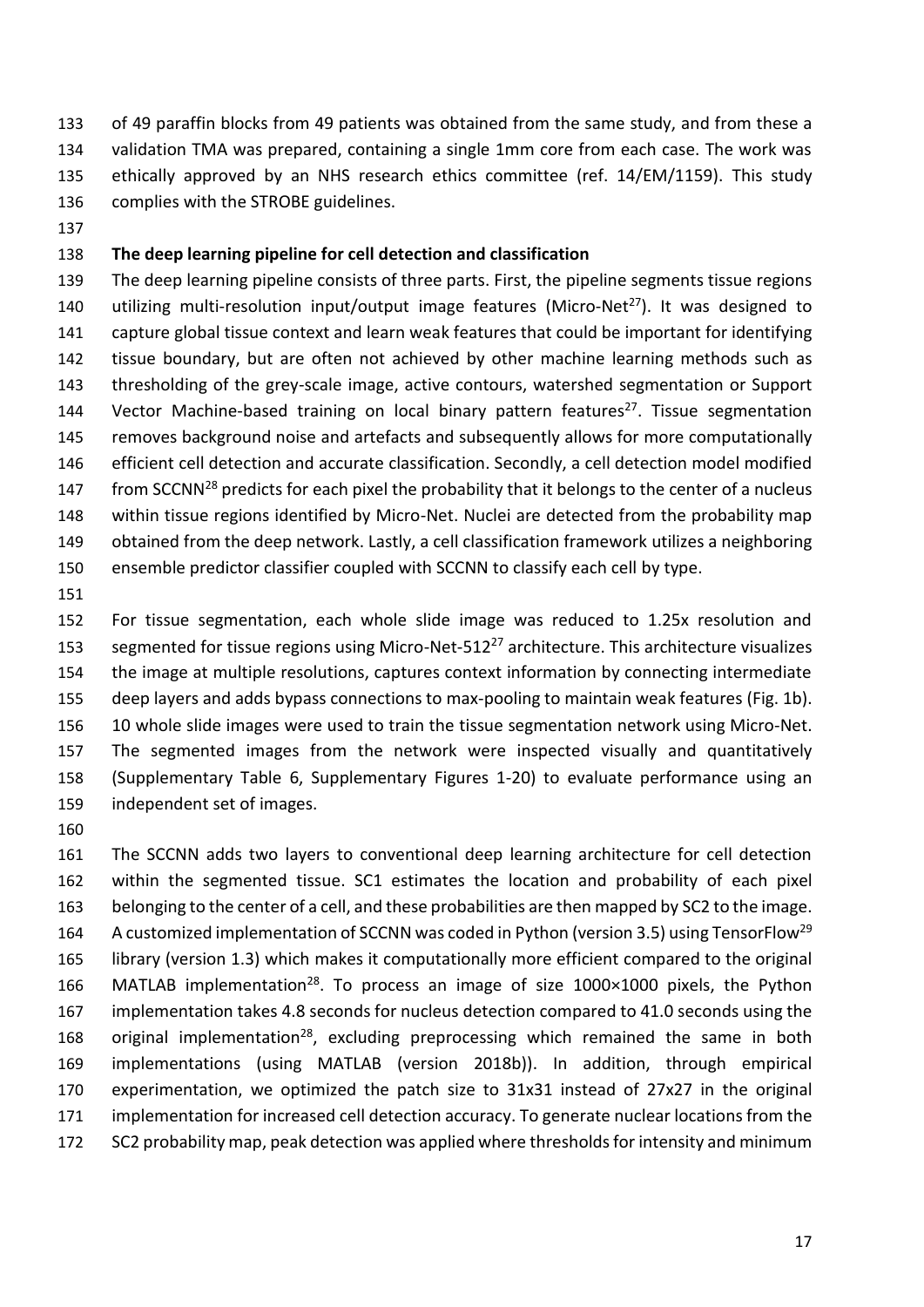grouping distance were also optimized to 0.15 and 12 pixels through experimentation using validation data.

 For cell classification, a neighboring ensemble predictor was used. This predictor utilizes 177 SCCNN to classify cells in neighboring locations to the detected center of the cell. In our implementation, the ensemble classifier required votes from SCCNN classification of nine different neighborhood locations near to the center of the cell compared to five votes in original implementation. Through experimentation, the patch size was optimized to 51x51 for classification instead of 27x27 as originally proposed. This permitted incorporation of greater tissue spatial context while maintaining the accuracy of classifying small cells.

 Altogether, this pipeline enabled the spatial mapping of four cell types from H&E images: cancer (malignant epithelial) cells, lymphocytes (including plasma cells), non-inflammatory stromal cells (fibroblasts and endothelial cells), and an "other" cell type that included non- identifiable cells, less abundant cells such as macrophages and chondrocytes, and 'normal' pneumocytes and bronchial epithelial cells.

### **Training the deep learning pipeline**

 To improve neural network generalizability and to avoid overfitting for cell detection and classification, we trained and tested our pipeline on a variety of sample types, including 193 diagnostic ( $n = 100$ ), regional ( $n = 275$ ) and 133 cores corresponding to 75 TRACERx patients from TMA slides (63 patients had two cores and 12 patients had a single core). Both cell detection and classification were trained based on single-cell annotations from pathologists. Two thoracic pathologists annotated 26,960 cells on 53 whole slide images (3 TMAs, 35 regional slides and 15 diagnostic slides) to incorporate morphological variations in appearance of various cell types and stain variability. Several hundred examples of each cell class were marked on 76 cores selected at random from TMA images. In total, 4,056, 5,310, 15,007, 2,587 annotations were collected for stromal cells, lymphocytes, cancer cells and "other" cell types, respectively. These whole slide images were divided into small tile images of size 2000×2000 pixels (each pixel = 0.5µm), which were then divided into three sample sets maintaining the class distribution of cells. These included: 13 diagnostic, 58 regional and 134 TMA tile images for training; 4 diagnostic, 21 regional and 72 TMA tile images for validation; and 3 diagnostic, 22 regional and 61 TMA tile images for testing. As a result, the annotations 206 were divided between the three groups; 2/3 for training, 1/6 for validation and 1/6 for testing. The training set included annotations for 2,147 stromal cells, 3,183 lymphocytes, 10,103 cancer and 1,357 other cell types. The validation set had annotations for 473 stromal cells, 825 lymphocytes, 2,562 tumor and 359 other cell types. Breakdown for the test set is provided in Supplementary Table 2.

 For IHC cell classification, we used a pretrained SCCNN network on samples stained for 213 CD4/CD8/FOXP3. The training set consisted of 1,657 CD4+FOXP3-, 3,187 CD8+, 1,001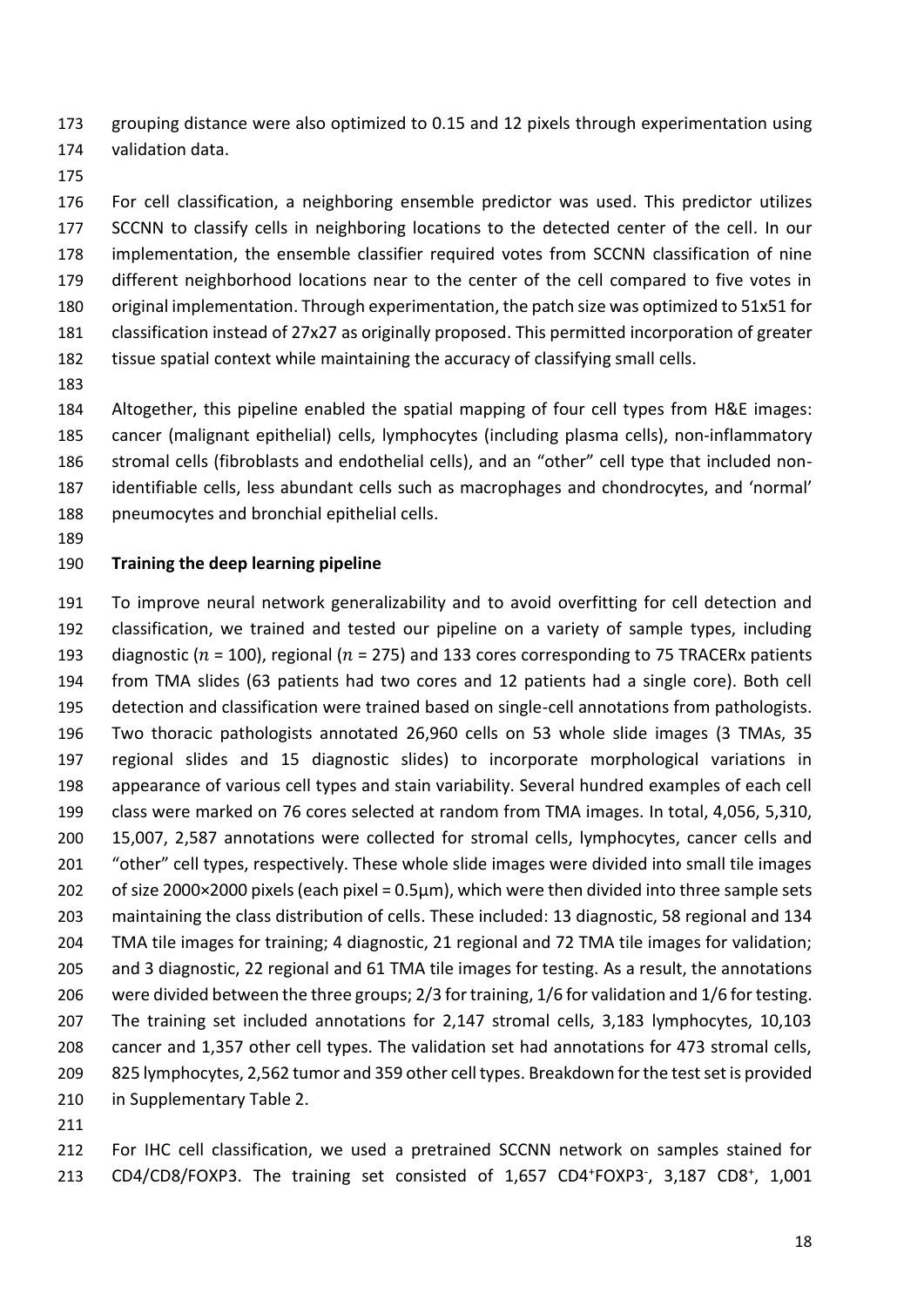- 214 CD4<sup>+</sup>FOXP3<sup>+</sup>, and 3,488 other (negative) cells. The trained network was tested on 5,028 cell 215 annotations collected on 6 lung diagnostic whole slide images, including 251 CD4+FOXP3-, 406 216 CD8<sup>+</sup>, 123 CD4<sup>+</sup>FOXP3<sup>+</sup> and 4,248 other cells to test the ability of the algorithm in correctly 217 detecting and classifying negative cells. See Supplementary Table 7 for the total number of
- identified cells in the H&E diagnostic, H&E multi-region and IHC diagnostic datasets.
- 

### **Validation of the H&E deep learning pipeline with orthogonal data types**

 The algorithms' performance in detecting and classifying single cells in H&E were first evaluated against the test set of 5951 cells. Individual class accuracy statistics were calculated using the R function 'confusionMatrix' from the R package 'caret'.

 Pathology TIL estimates were scored following the international guidelines developed by the 226 International Immuno-Oncology Biomarker Working Group<sup>7</sup>. Briefly, by inspection of H&E

 slide of a given tumor region, the fraction of the stromal area infiltrated by TILs was assessed. 

 For regional samples, tumor cellularity, estimated as the computed percentage cancer cells was correlated with tumor purity estimated by ASCAT based on DNA-seq copy number and 231 VAF purity (both available from Jamal-Hanjani et al.<sup>6</sup>,  $n = 239$  regional tumor samples). The 232 RNA-seq-based CD8<sup>+</sup> T cell signature (available from Rosenthal et al.<sup>1</sup>, computed using the 233 Danaher et al. method<sup>30</sup>) was correlated with the deep learning based lymphocyte percentage for 142 regional tumor samples. For diagnostic samples, deep learning-based lymphocyte 235 percentage from H&E was correlated with deep learning-based CD8<sup>+</sup> cell percentage from IHC 236  $(n = 100$  diagnostic samples, Extended Data Fig. 2a-d).

238 Discordance rate between RNA-seq based<sup>1</sup> and histology/deep learning-based immune hot and cold regional classification was calculated by cross-tabulation of immune hot and cold (from histology) versus high and low (from RNA-seq), disregarding any regions without one of these two types of data. The RNA-seq method used 15 immune cell signatures presenting 242 different T- and B-cell subsets, as well as neutrophils, macrophages, mast and dendritic cells, to classify tumor regions into high and low categories. A Fisher's exact test was used to compute the overlap between the two immune classifications. Distributions of multiple immune scores (lymphocyte percentage, intra-tumor lymphocytes and adjacent-tumor lymphocytes/stroma) as well as ASCAT tumor purity were compared between hot versus cold (deep learning) and high versus low (RNA-seq) classifications (Extended Data Fig. 5).

# **Validation of the deep learning pipeline with the independent LATTICe-A cohort**

 The external validity of the proposed deep learning pipeline was performed on 100 randomly 251 selected patients from the LATTICe-A cohort<sup>8</sup>. This validation ensures that the trained cell 252 detection and cell classification models from the TRACERx tumor blocks are generalizable to a distinct dataset which is processed, stained and scanned in another center (the LATTICe-A study, University of Leicester).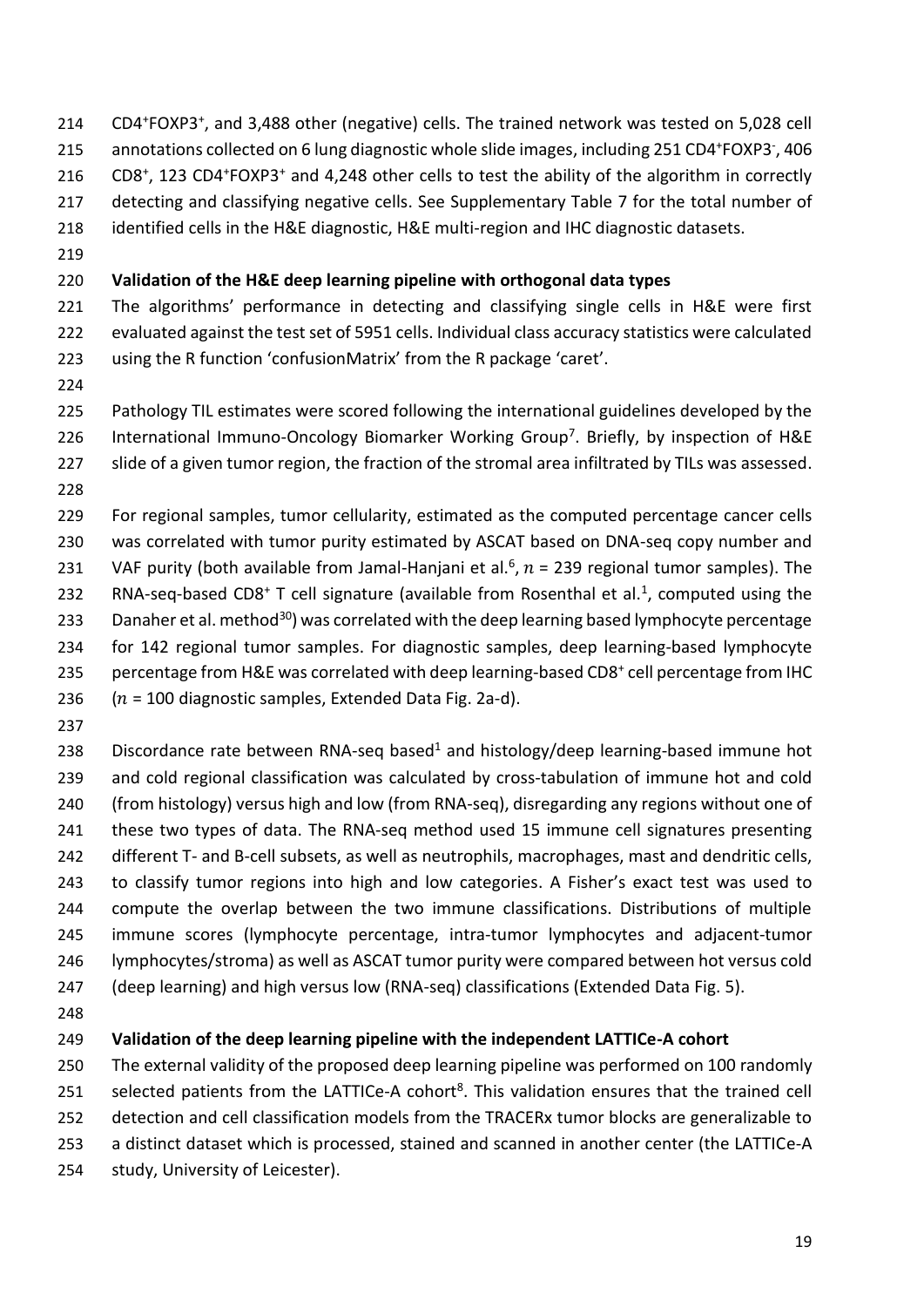- All 100 whole-tumor H&E sections were processed using the same TRACERx trained model. The validation was then performed using two data types. First, a pathologist provided 5,082 single-cell annotations following the same protocol for TRACERx in 20 randomly selected LATTICe-A sections. The breakdown for single-cell annotations was 1,997 stromal cells, 787 lymphocyte cells, 1,839 cancer cells and 459 other cells (see Supplementary Table 3). Second, two independent pathologists jointly scored the remaining 80 sections for overall fraction of 262 lymphocytic infiltration and pathology TIL estimates<sup>7</sup>. These manual scores were correlated with the deep learning-based lymphocyte percentage and adjacent-tumor lymphocytes/total stroma (Extended Data Fig. 2e).
- 

# **Validation of the deep learning pipeline with biological assays**

 A new biological validation method was developed to overcome the challenge of obtaining large quantities of cell-specific validation data (Fig. 1f-h, Extended Data Fig. 2f-g). 48 cores were available for the TTF1-H&E image pairs, 38 for the CD45-H&E pairs, and 33 for the SMA- H&E pairs. Stains were performed using a Ventana BenchMark ULTRA instrument (H&E, TTF- 1) or a Dako Link 48 (CD-45, SMA). Digital images were acquired using a Hamamatsu Nanozoomer slide scanner. First, H&E staining was performed using a Leica Infinity kit, and a digital image was collected. The slide was subsequently de-coverslipped, the H&E stain removed by acid alcohol washing, and then an immunohistochemical stain with haematoxylin counterstain was applied using a standard diagnostic antigen retrieval and antibody protocol. A second digital image was acquired after mounting and coverslipping. Through experimentation, no difference in the staining was observed when the procedure was reversed.

 TTF-1 (type: Novocastra Liquid Mouse Monoclonal antibody thyroid transcription factor 1, clone: SPT24, cat. no.: NCL-L-TTF-1, source: Leica biosystems, Germany, used at 1:100) was selected as the cancer cell marker in these LUAD samples because it is the most robust and 283 widely used immunohistochemical marker of LUAD cells<sup>31</sup>. It is very specific, both in that only epithelial cells are stained in the lung, and in that very few tumors of non-lung or thyroid 285 origin are stained<sup>32</sup>. The sensitivity of the antibody clone used (SPT24) is also high, staining  $\rightarrow$  75% of tumor cells in 76% of LUAD tumors in one published series<sup>33</sup>. However, as this implies, 287 there are many tumors in which tumor cell staining is incomplete (i.e. <100%). Therefore, only cores showing near-universal TTF-1-positivity of tumor cells were used for validation, in order to provide the best possible 'gold standard' comparator for the deep learning algorithm. The same procedure was followed for pairs of H&E-CD45 (anti-human CD45, type: Mouse Monoclonal, clone: 2B11 + PD7/26, cat. no.: M0701, source: Agilent DAKO, USA, used at 1:200) and H&E-SMA (myofibroblast marker, type: Mouse Monoclonal antibody Smooth Muscle Actin (1A4), cat. no.: 760-2833, source: Roche, Switzerland, a ready to use antibody) to biologically validate the accuracy of single cell classification.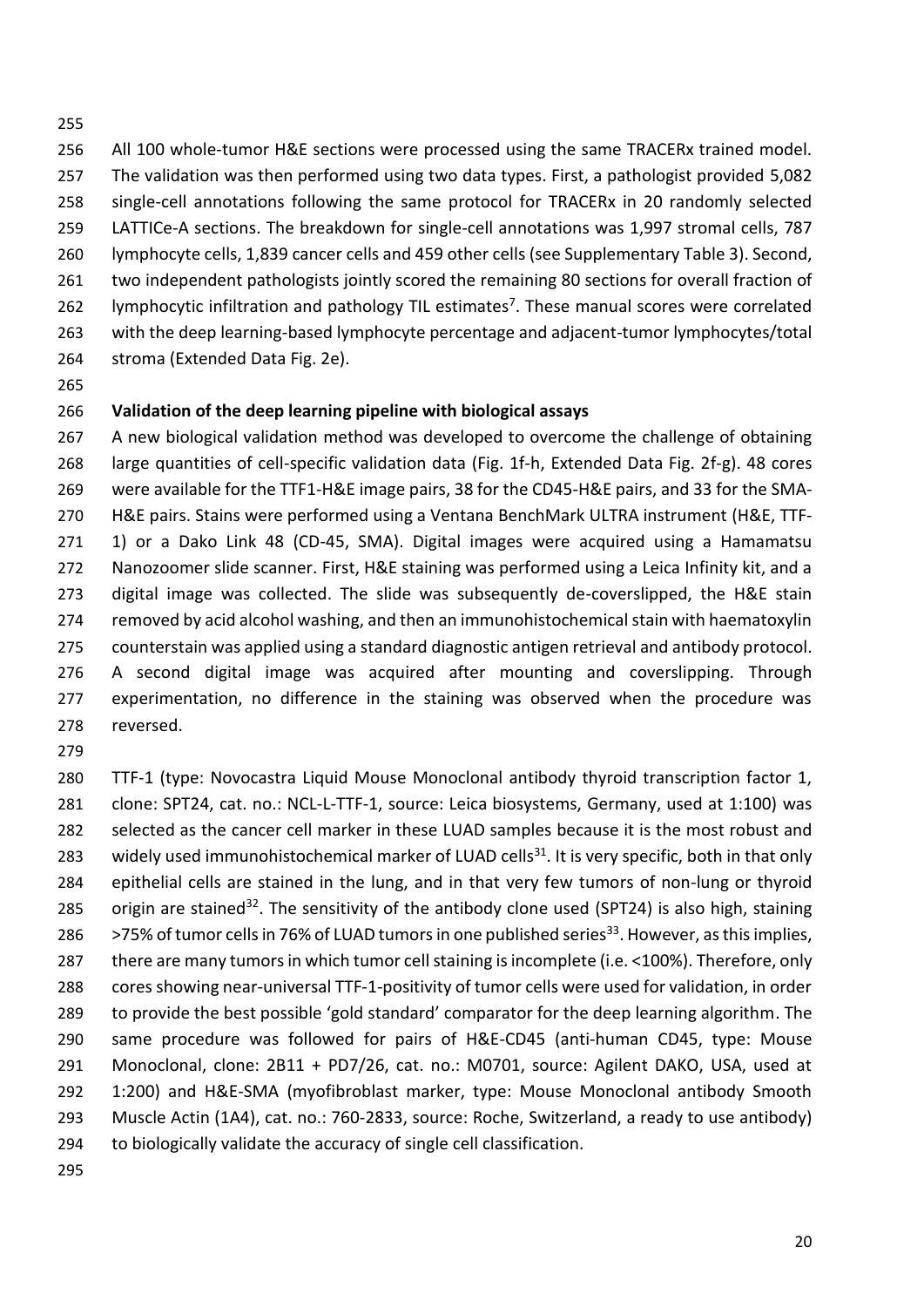- 296 In total, 64,976 TTF1<sup>+</sup> cells, 26,284 CD45<sup>+</sup> cells and 46,343 SMA<sup>+</sup> cells were detected from the IHC images, denoting the advantage of this method in acquiring large amount of validation data at single-cell resolution. The correlation measured (Fig. 1f-h, Extended Data Fig. 2g) was that between the fraction of classified cells in the H&E versus fraction of positively stained 300 IHC cells per  $100 \mu m^2$ .
- 

### **Immune phenotype classification**

 To classify tumor regions into different immune phenotypes, we assigned each region to an immune hot, cold or intermediate category based on lymphocyte percentage. The dependency of our subsequently results on thresholds chosen for this classification scheme was tested after applying perturbations to the thresholds used. Four new classification schemes were tested: no intermediate zone (i.e. using median lymphocyte percentage for separating hot and cold regions), regions with lymphocyte percentage greater than standard deviation/2 above/below the median lymphocyte percentage classified as immune hot/cold, , and similarly for standard deviation/3 and standard deviation/6 (Extended Data Fig. 4a-b). For every new classification, we repeated the multivariate survival analysis to confirm the significance of the number of immune cold regions in predicting disease-free survival as well as the genomic distance test for pairs of immune hot versus immune cold regions in LUAD 314 patients (Extended Data Fig. 4b). In addition, the CD8<sup>+</sup> RNA-seq signature was used to test the 315 difference in CD8<sup>+</sup> levels between immune hot and immune cold phenotypes across all classification schemes (Extended Data Fig. 4c).

#### **Genomic distance measure**

319 Genomic distance was calculated as described previously<sup>1</sup>, by taking the Euclidean distance of the mutations present for every pair of immune hot and immune cold regions from the same patient. All mutations present in a region from a tumor were turned into a binary matrix of which the rows were mutations and columns were the tumor regions. From this matrix, the pairwise distance was determined.

#### **Distance between dominant clones to the last common ancestor of region pair**

 Deep learning-based immune phenotypes were integrated with the TRACERx phylogenetics 327 data<sup>6</sup>. Dominant clones (using the upper quartile of cancer cell fraction, ≥ 75%) were labelled 328 for all tumor regions' trees which had an available H&E sample in LUAD patients ( $n = 76$ ) regions, 15 immune hot pairs and 23 immune cold pairs). For every pair of immune hot / cold regions within a tumor, the distance between the dominant clones (as measured by branch length, i.e. number of mutations) via their last common ancestor was computed. The recently shared ancestry clone between the two dominant clones was labelled as the 'last common ancestor of region pair' (annotated with arrows in Fig 3.c). To ensure this analysis was not 334 dependent on a certain cancer cell fraction threshold, multiple thresholds (CCF  $\geq$  80%, 85%) were placed while repeating the same analysis. Next, by identifying the last common ancestral subclone for pairs of the same phenotype, each pair was categorized into one of two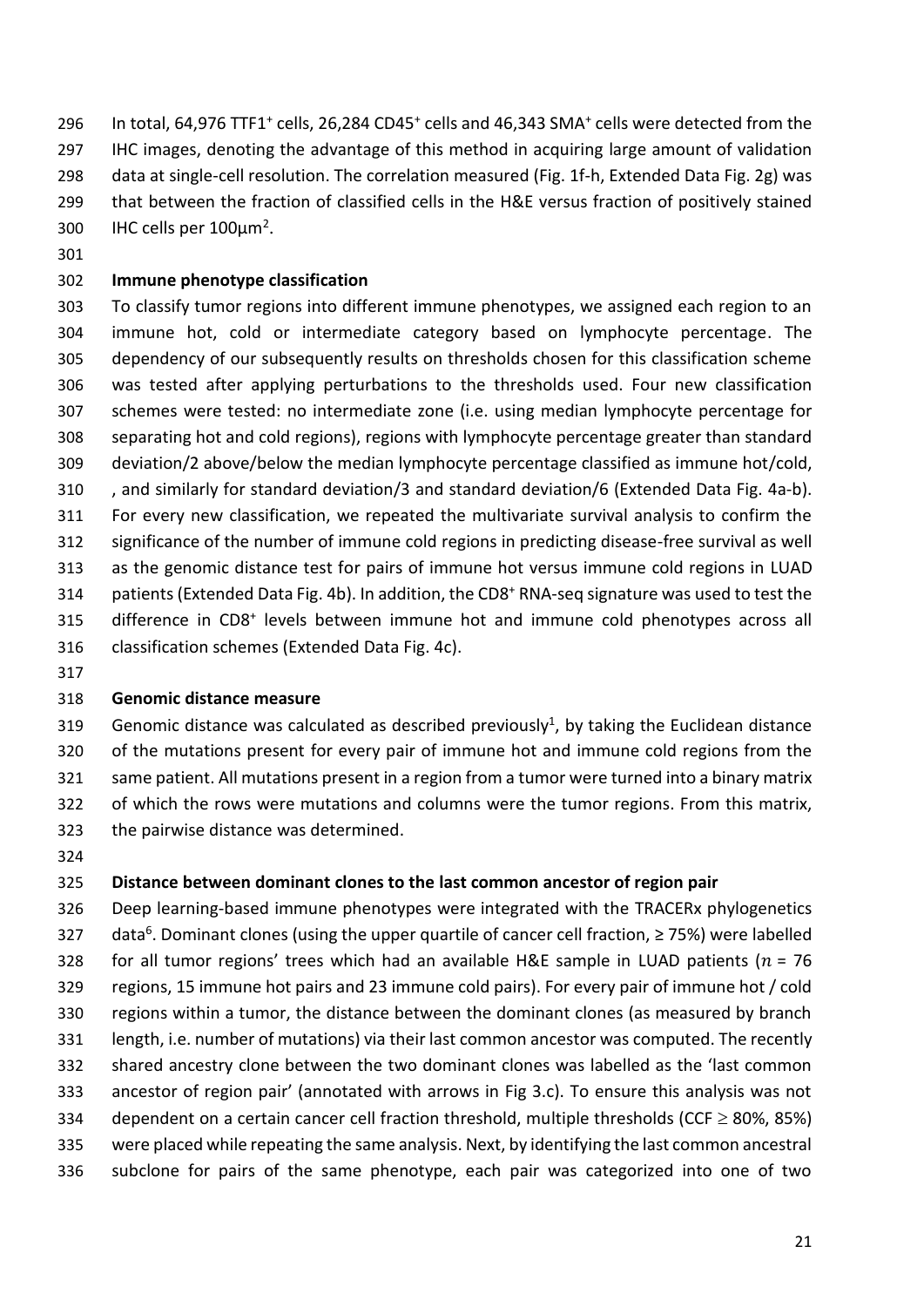- diversification patterns: 'diversifying at the most recent common ancestor (MRCA) of the tree' or 'diversifying at a descendant subclone of the MRCA of the tree'. The latter category included a pattern exclusive to immune cold pairs, where the two regions shared the same dominant subclone that was the direct descendant of the MRCA of the tree.
- 

### **Tumor spatial modelling**

 $H\&E$  and IHC cell abundance scores (e.g. lymphocyte percentage, CD8<sup>+</sup> percentage) were computed as the percentage of a cell type in the total sample cell count. Stromal TILs were 345 identified using spatial modelling<sup>20,34,35</sup>, where lymphocytes were classified (using unsupervised clustering) into intra-tumor lymphocytes, adjacent-tumor lymphocytes and distal-tumor lymphocytes based on their spatial proximity to epithelial cell nests in H&Es. The immune hotspot score was calculated using the Getis–Ord algorithm as previously 349 described<sup>36</sup>. To capture the emergence of complex morphological patterns that dictate cancer-stromal cell spatial contact preserved over varying spatial scales, a fractal dimension calculation (Minkowski-Bouligand dimension) was performed using the box-counting 352 algorithm<sup>37</sup>. This algorithm calculates the number of boxes of a certain size needed to cover 353 a geometric pattern. We modified a MATLAB-based algorithm<sup>38</sup> to include both spatial information of cancer and stromal cells, as opposed to its conventional use on one variable (i.e. pixel information of an image). The analysis was carried out on spatial maps generated using coordinates of classified stromal and cancer cells, while utilizing the tissue segmented image (as a boundary mask) to exclude all empty tissue areas. Choices of box size were informed by the distribution of minimum and maximum Euclidean distance for each stromal cell to its nearest cancer cell in all 275 tumor regions (Extended Data Fig. 7a). The mean minimum distance was 21.43µm. We limited the upper box size at 300µm, which is just above 361 a previously proposed cell-cell communication distance of  $250 \mu m^{39}$  but designed to be more inclusive. For statistical tests where fractal dimension was represented at tumor level, the maximum regional score was used.

### **H&E-IHC spatial alignment/immune subset projection**

 For a H&E diagnostic slide, we determined the number of intra-tumor lymphocytes, adjacent-367 tumor lymphocytes and distal-tumor lymphocytes ( $n_A$ ,  $n_A$ ,  $n_B$ ) based on spatial modelling of the H&Es. After spatial alignment of IHC and projecting IHC-derived cells onto the H&E, the 369 number of CD8<sup>+</sup> cells that were also intra-tumor lymphocytes was determined (n<sup>os<sub>m</sub>), and</sup> 370 similarly for other cell types. As a result, intra-tumor lymphocytes were deconvoluted by  $n_i =$  nos<sub>1</sub> + nos<sub>4</sub> + nFOXP3<sub>1</sub> + nother<sub>1</sub>. Two-sided paired Wilcox was used to test the difference in the 372 percentage of CD8<sup>+</sup> cells among intra-tumor lymphocytes, adjacent-tumor lymphocytes and 373 distal-tumor lymphocytes (nos<sub>ATL</sub>, nos<sub>DTL</sub>, nos<sub>m</sub>). The same test was performed for CD4+FOXP3 374 and CD4<sup>+</sup>FOXP3<sup>+</sup> cells.

 The 10 LUAD patients with the highest adjacent-tumor lymphocytes to stromal cell ratio were selected for this immune subset spatial projection. All samples had above median CD8+%. One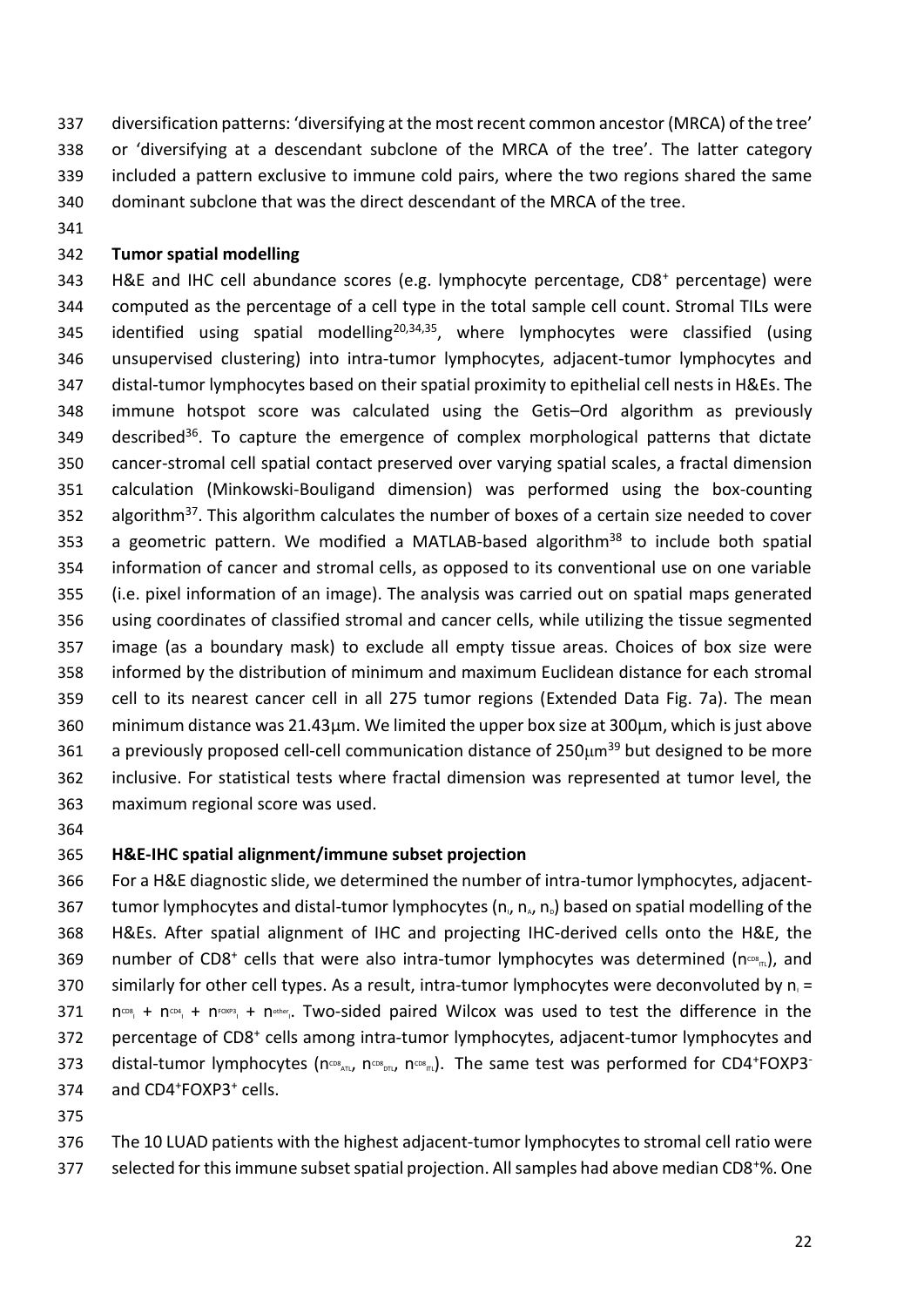- sample was excluded due to poor HE-IHC alignment quality and the subsequent analysis was performed on the remaining nine samples. The quality of alignment was evaluated by manually identifying 238 visible landmarks and placed on corresponding positions in H&E and IHC tiles (total number of tiles = 249, maximum landmarks per tile = 5), as shown in Extended Data Fig. 8b. These marked points were used to compute the Euclidean distance (difference 383 in  $x$ ,  $y$  coordinates) between them to obtain a quantitative measurement of alignment accuracy. The average distance between matching landmarks was 9.57µm, whereas the 385 maximum distance between the H&E and CD4/CD8/FOXP3 sections was 16µm.
- 

#### **Survival analysis and other statistical methods**

- Survival tests were conducted using Kaplan-Meier estimator ('ggsurvplot' R function from the 'survminer' and 'survival' R packages) as well as Cox model ('coxph' R function and displayed using 'ggforest' R function). Forest plots show the hazard ratio in the x-axis; each variable's hazard ratio is plotted and annotated with a 95% confidence interval. The clinical parameters included in the multivariate model were age, sex, smoking pack years, histology (whether LUAD, LUSC or otherwise), tumor stage, adjuvant therapy (whether received or not). Because of its prognostic importance in TRACERx, the upper quartile of clonal neoantigens in each histology cohort was also incorporated in the multivariate model. The range of available disease-free survival data was 34-1364 days (median = 915 days) in TRACERx, and 1-6139 days (median = 684 days) in LATTICe-A. All hazard ratios were computed on all time points (i.e. the whole survival curve, not at a specific time point). Correlation tests used Spearman's method and were generated using the function 'ggscatter' from the 'ggpubr' R package. All correlation 400 plots show the Rho ( $\rho$ ) coefficient and the significance P-value. For statistical comparisons among groups, a two-sided, non-parametric, unpaired, Wilcoxon signed-rank test was used, unless stated otherwise. All box plots were generated using the function 'ggboxplot' from the 'ggpubr' R package (all data points are plotted with the 'jitter' option, the median value is indicated by a thick horizontal line; minimum and maximum values are indicated by the extreme points; the first and third quantiles are represented by the box edges; and vertical lines indicate the error range) or the function 'ggbetweenstats' from the 'ggstatplot' R package for more than two groups. Tests for concordance between two data classes were 408 analyzed using a Fisher's exact test. All statistical tests were two-sided, a  $P$  value of less than 409 .05 was considered statistically significant. To adjust  $P$ -values for multiple comparisons, the Benjamini & Hochberg method was used. To measure effect size, Cohen's d method was used. All statistical analyses were conducted in R (version 3.5.1).
- 

#### **Reporting summary**

 Further information on research design is available in the Nature Research Reporting Summary linked to this paper.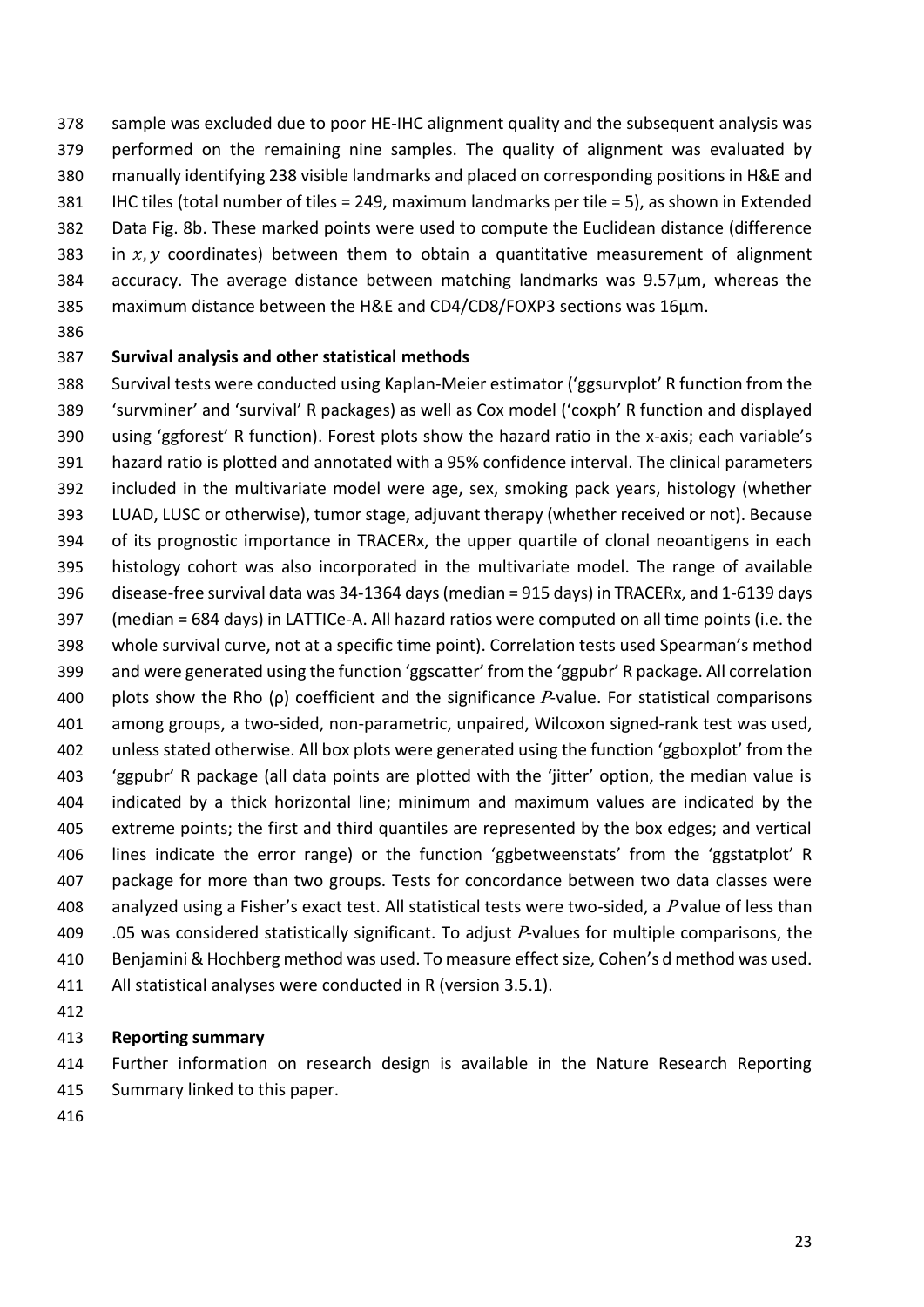- **Extended Data Figures legends**
- 

### **Extended Data Fig. 1. CONSORT diagrams for TRACERx 100 and LATTICe-A histology cohorts**

 **and patient characteristics. a.** TRACERx CONSORT diagram to illustrate sample collection and 421 analysis of regional and diagnostic histology samples, as well as the overlap with RNA and DNA studies. **b.** TRACERx patient characteristics for the histology cohort. **c**. LATTICe-A 423 CONSORT diagram ( $n = 970$  LUAD patients). Legends for 'type of the analysis' correspond to panel **a**. **d**. Demographics and clinical patient characteristics for TRACERx (top three panels) and LATTICe-A (bottom three panels) showing the distribution of age (colored by sex), distribution of smoking pack years and the proportion of patients in each pathological stage. Horizontal lines indicate the median value.

 **Extended Data Fig. 2. Validation of the automated single-cell classification for H&E. a.** A scatter plot showing the correlation between H&E-based adjacent-tumor 431 lymphocytes/stromal and pathology TIL estimates in diagnostic samples ( $n = 98$  diagnostic slides/patients). **b.** Scatter plots showing the correlations between H&E-based tumor 433 cellularity estimate and ASCAT/VAF purity scores ( $n = 238$  regions; 83 patients). **c.** A scatter 434 plot showing the correlation between H&E-based estimate of lymphocyte percentage among 435 all cells and RNA-seq-based CD8<sup>+</sup> signature using the Danaher et al. method<sup>30</sup> ( $n = 142$  regions; 56 patients). **d.** A scatter plot showing the correlation between H&E-based estimate 437 of lymphocyte percentage among all cells and CD8<sup>+</sup> cell percentage in IHC in the diagnostic 438 samples ( $n = 100$  diagnostic slide/patients). **e.** Scatter plots showing the correlation between H&E-based lymphocyte percentage versus pathological scores of overall lymphocytic cell fraction, and adjacent-tumor lymphocytes/stromal versus pathology TIL estimates in an 441 external cohort (LATTICe-A,  $n = 80$  diagnostic slides/patients). **f.** Illustrative example to show the spatial alignment of TTF1/CD45/SMA-stained IHC and H&E images obtained using sequential staining on the same tissue microarray section for biological validation. **g.** A scatter 444 plot showing the correlation between stromal cell percentage determined by H&E and SMA<sup>+</sup> 445 cell percentage per LUAD image tiles of size  $100 \mu m^2$  ( $n = 144$ ). The experiment was conducted 446 once using one TMA ( $n = 33$  cores/patients). The shading indicates 95% confidence interval.

 **Extended Data Fig. 3. Distribution of regional lymphocytic infiltration according to pathological stage.** All available patients' data have been used in this figure except for the standard deviation tests excluding patients with a single tumor region. Patients without pathological staging information from the LATTICe-A cohort were also removed. **a, b, c**, top row: TRACERx and bottom row: LATTICe-A. Horizontal lines indicate the median value. **a.**  Distribution of the standard deviation of regional lymphocyte percentage for LUAD and LUSC 454 patients in TRACERx ( $n = 69$ ), and LUAD in LATTICe-A ( $n = 814$ ). **b.** Distribution of the standard 455 deviation of regional lymphocyte percentage across pathological stages ( $n = 69$  for TRACERx,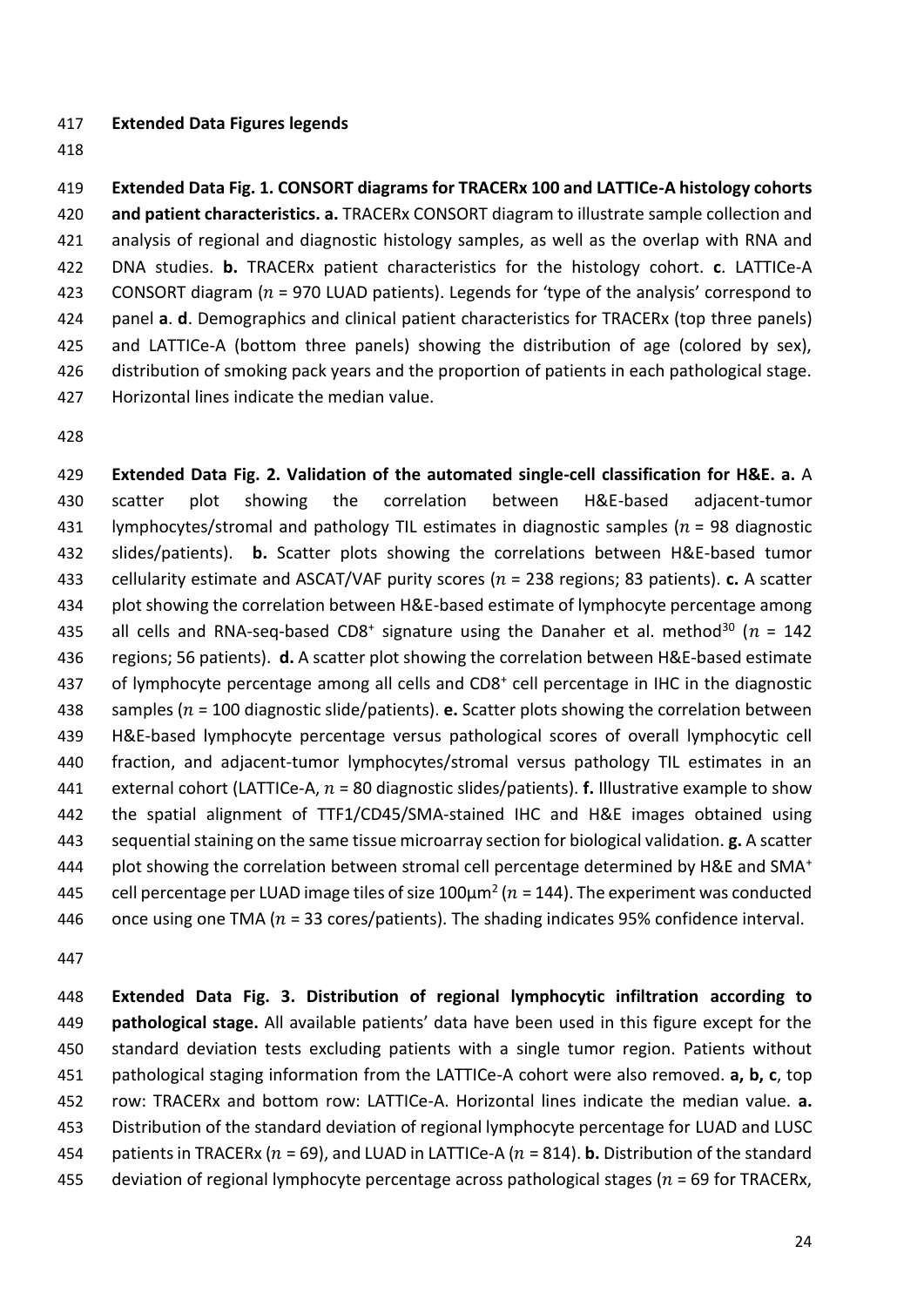814 for LATTICe-A). **c.** Distribution of regional mean of lymphocyte percentage across stages  $(n = 79$  for TRACERx, 827 for LATTICe-A). **d**. No significant difference among stages with 458 respect to standard deviation ( $n = 69$  for TRACERx, 814 for LATTICe-A) or mean ( $n = 79$  for TRACERx, 827 for LATTICe-A) of regional lymphocytic infiltration. Left panel, TRACERx and right panel, LATTICe-A. Correction for multiple testing was applied in **d**, for each cohort individually. A two-sided, non-parametric, unpaired, Wilcoxon signed-rank test was used; each dot represents a patient; the mean value is annotated with a large dot; the median value is represented by a thick horizontal line; minimum and maximum values are indicated by the extreme points; the first and third quantiles are represented by the box edges; and the violin shape shows the data distribution as a kernel density estimation.

 **Extended Data Fig. 4. Validation of immune phenotype classification. a.** The proposed immune classification imposed on density plot showing distribution of lymphocyte percentage. The middle zone corresponds to the intermediate phenotype, red zone for immune hot and blue zone for immune cold. Black dash line shows the median. This classification was validated after applying small perturbations to the thresholds to re-classify regional immune phenotypes, illustrated as grey dash lines: no intermediate zone (i.e. hard median for separating hot and cold), standard deviation (SD)/2 above and below the median, SD/3 and SD/6. **b**. Forest plots to show repeated multivariate Cox regression tests for the 475 number of immune cold regions using these new classifications ( $n = 79$  patients), after accounting for stage, total number of samples, upper quartile of clonal neoantigens determined for LUAD and LUSC individually, and other clinical parameters. Box plots showing difference in genomic distance for pairs of hot regions compared with pairs of cold regions 479 for LUAD and LUSC separately (LUAD:  $n = 45$  hot pairs, 45 cold pairs for no intermediate zone;  $n = 19$  hot, 25 cold for SD/2;  $n = 25$  hot, 33 cold for SD/3;  $n = 32$  hot, 41 cold for SD/6. LUSC:  $n = 32$  hot pairs, 54 cold pairs for no intermediate zone;  $n = 19$  hot, 27 cold for SD/2;  $n = 19$ 482 hot, 37 cold for SD/3;  $n = 27$  hot, 41 cold for SD/6.). **c**. Box plots showing significant difference 483 in CD8<sup>+</sup> RNA-seq signature using the Danaher method between regions of hot and cold 484 phenotype across all classification schemes ( $n = 219$  for SD/4; 275 for no intermediate zone; 173 for SD/2; 204 for SD/3; 237 for SD/6). **d**. Distribution and difference of lymphocytic 486 infiltration for LUAD versus LUSC regions in TRACERx ( $n = 275$  regions; 85 patients) as well as 487 distribution for LUAD in LATTICe-A ( $n = 4,324$  samples; 970 patients). Horizontal lines in the distribution plots indicate mean values. For statistical comparisons among groups, a two- sided, non-parametric, unpaired, Wilcoxon signed-rank test was used, unless stated otherwise.

 **Extended Data Fig. 5. Concordance between histology deep learning and RNA-seq immune classification. a**. A box plot showing the difference in pathology TIL estimates between

494 immune hot and immune cold regions  $(n = 219)$ . Pathology TIL estimates score fraction of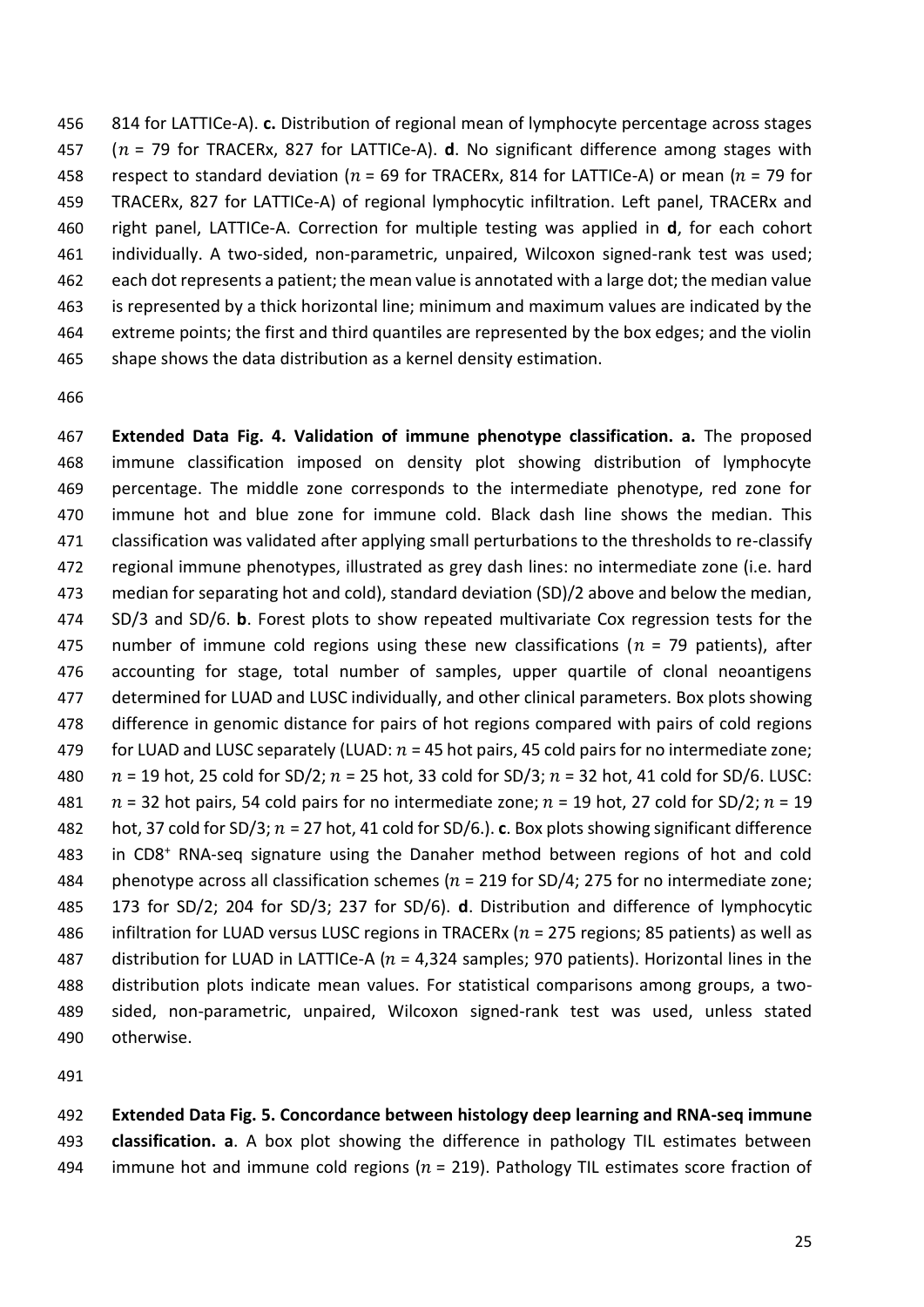stroma containing TILs, whereas immune classification was defined based on the percentage of lymphocytes in all cells within a slide. **b**. A confusion matrix to compare RNA-seq and deep 497 learning histology immune classifications (discarding immune intermediate regions,  $n = 109$  regions (57 LUAD, 37 LUSC, 15 other histology subtypes); 52 patients). The p-value was generated using a two-sided Fisher's exact test for overlap. **c**. A box plot showing the 500 difference in the fraction of immune hotspots<sup>36</sup> in regions where the two classifications are 501 in agreement ( $n = 78$ ; labeled as 'In agreement') against the discrepant regions ( $n = 31$ , labeled as 'Discrepant'). Each dot represents a region, the median value is indicated by a thick horizontal line; minimum and maximum values are indicated by the extreme points; and the first and third quantiles are represented by the box edges. **d**. Box plots to support the overall consistency between H&E-deep learning and RNA-seq methods by comparing different immune scores as well as ASCAT tumor purity between immune hot/high and cold/low tumor 507 regions (all P-values < 0.0001). Top row, H&E-deep learning immune classification ( $n = 219$ ; 508 except the ASCAT purity box plot  $n = 186$  regions), bottom row, RNA-seq derived immune 509 classification ( $n = 142$ ; except the ASCAT purity box plot,  $n = 141$  regions). For statistical comparisons among groups, a two-sided, non-parametric, unpaired, Wilcoxon signed-rank test was used, unless stated otherwise.

 **Extended Data Fig. 6. Genomic and survival analysis of tumor regions according to immune phenotypes. a.** A box plot showing the difference in genomic distances for pairs of immune 515 hot versus immune cold regions within the same LUSC patients ( $n = 59$  pairs). A two-sided, non-parametric, unpaired, Wilcoxon signed-rank test was used. **b.** Forest plots to show the univariate prognostic value for the number of immune low regions (both as continuous and dichotomized at the median (≤1 versus >1)), or the number of immune high regions, using the 519 immune classification generated by RNA-seq-based infiltrating immune cell populations<sup>1</sup> in 64 TRACERx tumors (41 LUAD, 16 LUSC and 7 other histology subtypes)**. c.** Forest plots 521 showing multivariate Cox regression analyses in both TRACERx ( $n = 79$  patients; LUAD and 522 LUSC combined) and LATTICe-A ( $n = 651$  LUAD patients representing a subset with complete stage and smoking pack years data) with the number of immune cold regions dichotomized at the median (≤1 versus >1). This remains significant when the number of immune cold 525 regions was replaced as a continuous variable, in the same multivariate model, ( $P = 0.019$  in TRACERx and < 0.001 in LATTICe-A, for the number of immune cold regions). Clonal neoantigens were dichotomized using the upper quartile, determined individually for LUAD 528 and LUSC tumors<sup>1</sup>. **d**. The same test in **c** when tumor size (in mm) was also controlled in the multivariate model in LATTICe-A. This test also remained significant for a bigger group of 530 patients with complete stage data, but missing pack years information ( $n = 815$ ,  $P < 0.001$ , HR = 1.4[1.1-1.8]). **e**. Forest plots to compare the prognostic value of regional immune scores as 532 well as diagnostic H&E and IHC scores for relapse-free survival in TRACERx ( $n = 79$  patients, LUAD and LUSC combined). Wherever possible, these immune features were tested in 534 LATTICe-A ( $n = 970$  patients). To compare the prognostic value of the number of immune cold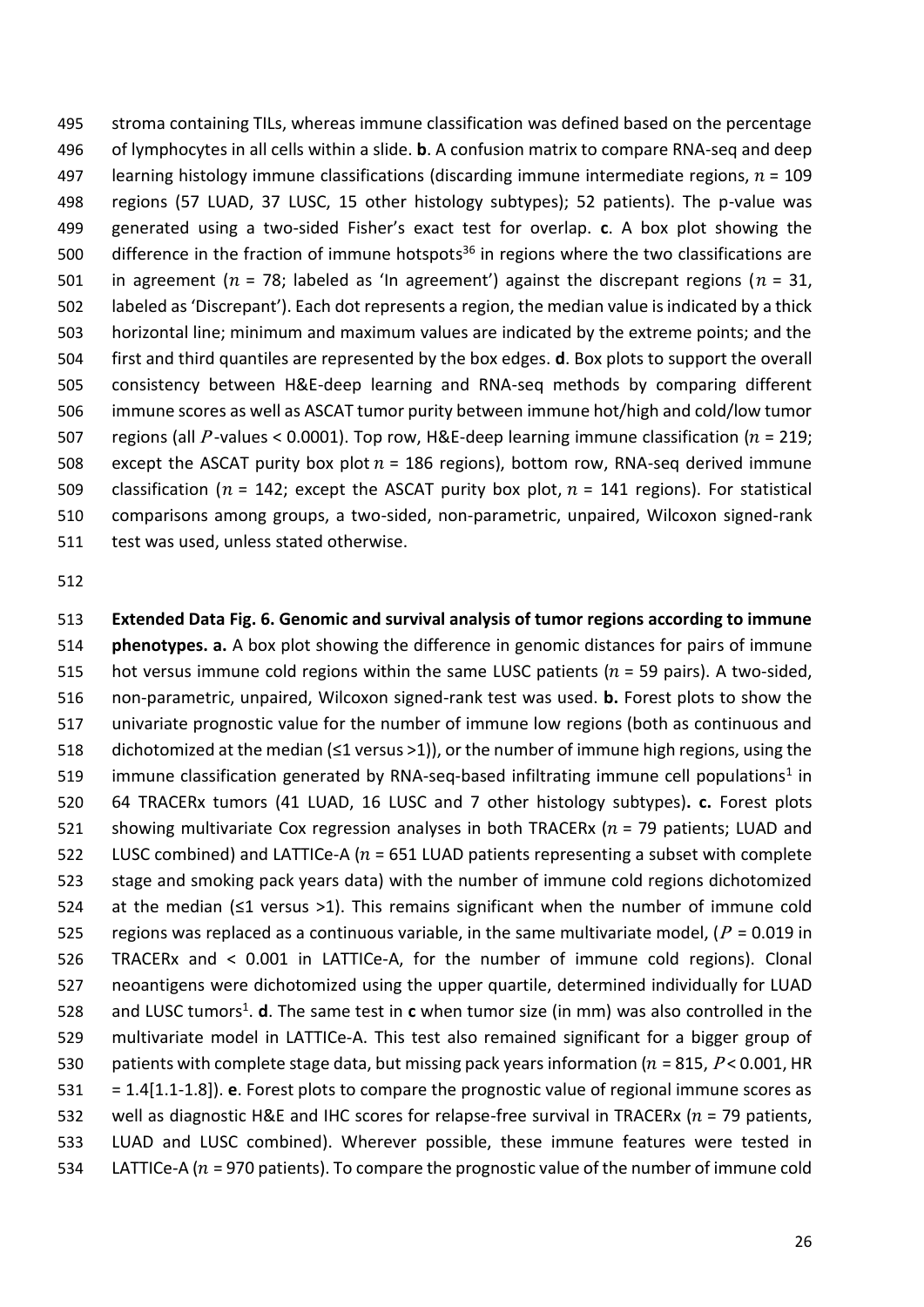region with other immune features, LATTICe-A comparisons were conducted in Cox multivariate regression models to include every immune feature after correcting for the number of immune cold regions in the same model. Each variable's HR is plotted with a 95% 538 confidence interval; all  $P$ -values were adjusted for multiple testing; and the size of the circles 539 denotes  $-\log_{10}(P)$ . For the sake of visualization, a minor adjustment was made to the HR for the number of cold regions/total number of regions in LATTICe-A from 0.88[0.57-1.3] to 0.99[0.97-1.3]. SD: standard deviation, used for measuring variability of lymphocyte percentage among samples within a tumor. **f.** Forest plots using Cox multivariate regression analysis showing that the prognostic value of the number of immune cold regions was 544 independent of: 1) genetic measure, subclonal copy number alteration (obtained from ); 2) tumor cellularity from DNA-seq-based ASCAT purity, 3) tumor cellularity measured by deep learning-based cancer cell percentage. **g.** Kaplan Meier curves to illustrate the difference in 547 relapse-free survival for TRACERx patients including other histology types ( $n = 85$ ; representing all TRACERx patients in the multi-region histology cohort) with high and low 549 number of immune cold regions, dichotomized by its median value. Log-rank  $P = 0.0017$ . **h.**  Forest plot using Cox regression for the multivariate survival analysis for the number of 551 immune cold regions in TRACERx including patients with other histology subtypes ( $n = 85$ ).

 **Extended Data Fig. 7. Fractal dimension and relationships with stromal cells. a.** Distribution of the average minimum Euclidean distance between a stromal cell to its neighboring cancer cell. For every stromal cell in a tumor region slide, the minimum distance to nearest cancer cell was computed. This distance was then averaged for all identified stromal cells in every 557 region to plot the distribution ( $n = 275$  regions; 85 patients). **b**. Distribution of the fractal 558 dimension of the cancer-stroma cell interface for histology types in the TRACERx cohort  $(n = 1)$  275 regions; 85 patients). **c**. Box plots to show the difference in fractal dimension between 560 immune hot and cold regions in TRACERx LUAD ( $n = 113$ ) and LUSC ( $n = 84$ ). **d**. Box plots showing the difference in stromal cell percentage between immune hot and cold regions in 562 all  $(n = 219)$ , LUAD  $(n = 113)$ , and LUSC  $(n = 84)$ . **e**. Scatter plots showing the correlation between fractal dimension and percentage of cells that are stromal or cancer in all tumor 564 regions ( $n = 275$  regions; 85 patients). This shows that fractal dimension was independent of tumor cell composition, with only a weak correlation with stromal cell percentage and no correlation with tumor cellularity. **f**. Box plots showing the difference in fractal dimension 567 between LUAD tumor regions harboring an LOH event for HLA type A ( $n = 106$ ), type B ( $n =$ 568 113), type C ( $n = 108$ ) versus regions that do not, adjusted for multiple comparisons with the 569 corresponding test in Fig. 4c.  $\bf{g}$ . The same test in **f** repeated for LUSC tumor regions ( $n = 87$ ) for HLA of any type. **h.** Box plots showing the difference in tumor-level fractal dimension using 571 the maximum value of regional measures between LUAD tumors ( $n = 48$ ) harboring a single LOH event for any HLA type, HLA type A, type B and type C versus tumors that do not, independent of predicted clonal neoantigens. Each p-value was generated using a multiple regression linear model and was also adjusted for multiple testing correction. **i**. The same test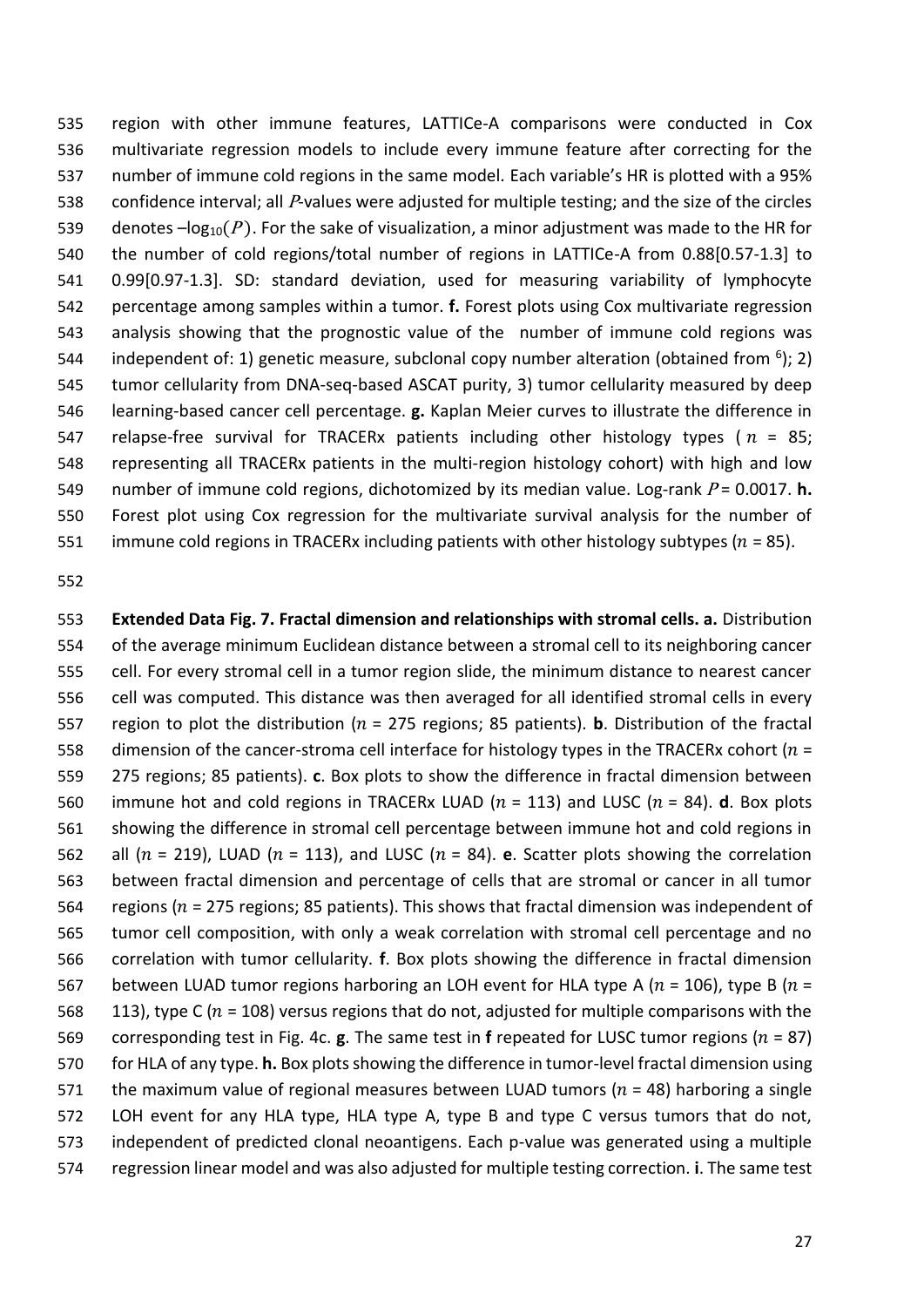575 in **h** repeated for LUSC tumors ( $n = 29$ ) for HLA of any type. For statistical comparisons among groups, a two-sided, non-parametric, unpaired, Wilcoxon signed-rank test was used, unless stated otherwise.

 **Extended Data Fig. 8. Relationship of immune subsets and spatial TILs in LUAD. a.**  Spearman's correlations between immune scores in diagnostic slides and genetic measures 581 including predicted neoantigens and HLALOH in LUAD patients ( $n = 46$ ). ITLR: intra-tumor lymphocytes to total tumor cell ratio. Only significant correlations after multiple testing are 583 highlighted (rho =  $0.37$ ,  $P = 0.035$ ). **b**. Examples of registered H&E and IHC tiles. The green cross denotes a manually placed landmark repeated 238 times on pairs of H&E-IHC image 585 tiles. The Euclidean distance (difference in  $x$ ,  $y$  coordinates) was computed between the two landmarks which was then **c.** shown as a distribution to represent the accuracy of the 587 registration ( $n = 249$  total H&E-IHC image tiles, maximum five landmarks per a pair of tiles). The average distance between matching landmarks was 9.57µm and the distribution is within the expected range of maximum distance between four serial sections (16µm). **d.** Box plots to illustrate the difference in percentage of immune cell subsets among adjacent, intra and 591 distal-tumor lymphocytes ( $n = 20$  image tiles), a non-parametric, paired Wilcoxon test was used.

 **Extended Data Fig. 9. Summary of immune and genomics features in NSCLC.** An extended 595 heatmap showing all immune variables described in TRACERx across all patients ( $n = 275$  regions; 85 patients), along with genetic measures and clinical parameters. Each column represents a tumor, grouped by their histologic subtype. Tumor regions (illustrated as dots) were assigned to immune hot, immune cold and intermediate phenotypes based on percentage of lymphocytes in all cells following H&E-based deep learning analysis. Cancer- stromal fractal dimension, defined using the maximum fractal dimension in regions of a patient, using the median as cut-off to determine high and low groups.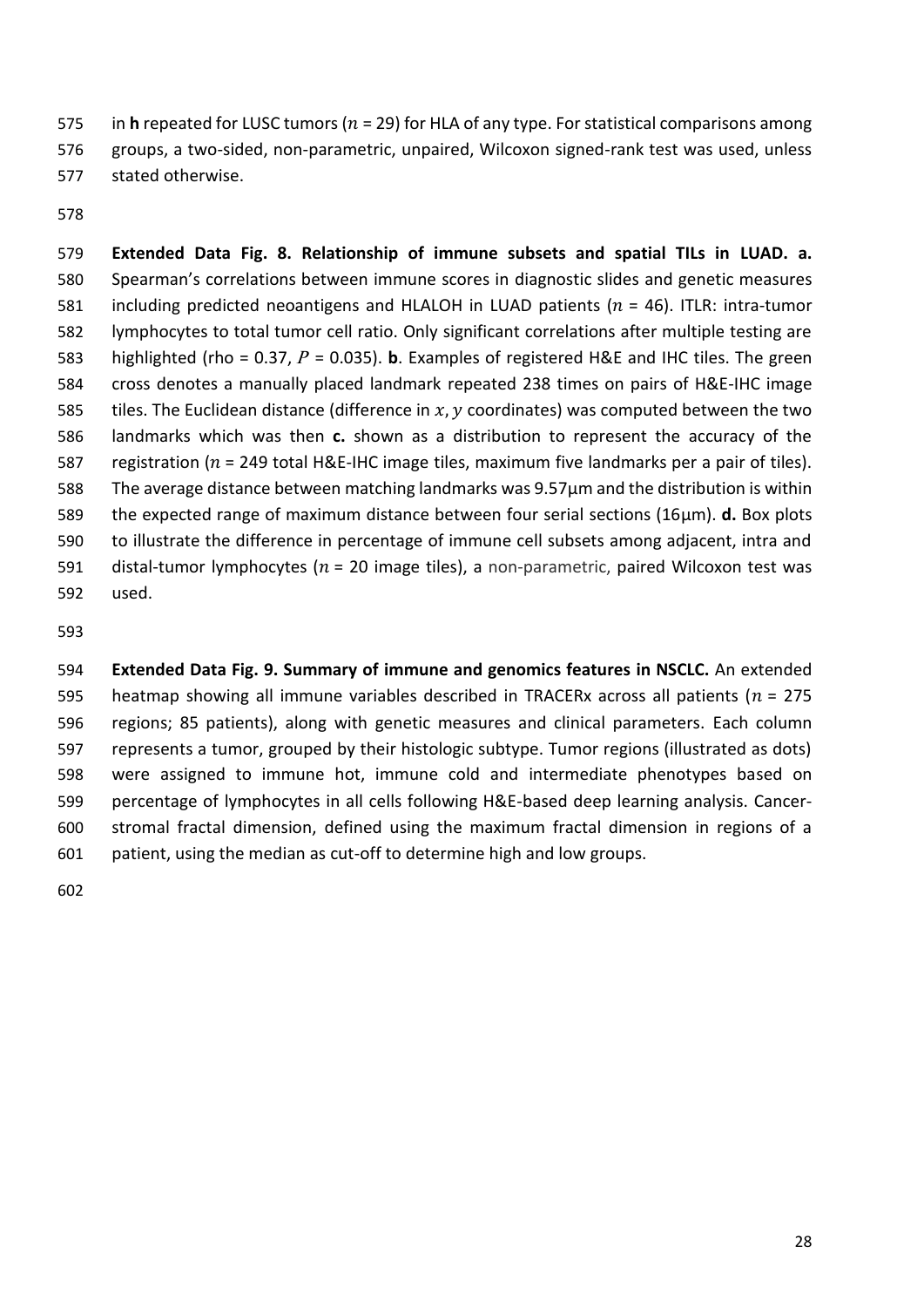### **Methods and Extended Data References**

 27. Raza, S. E. A. et al. Micro-Net: A unified model for segmentation of various objects in microscopy images. Med. Image Anal. 52, 160–173 (2019).

 28. Sirinukunwattana, K. et al. Locality Sensitive Deep Learning for Detection and Classification of Nuclei in Routine Colon Cancer Histology Images. IEEE Trans. Med. Imaging 35, 1196–1206 (2016).

 29. Abadi, M. et al. TensorFlow: Large-Scale Machine Learning on Heterogeneous Distributed Systems. (2016).

- 30. Danaher, P. et al. Gene expression markers of Tumor Infiltrating Leukocytes. J. Immunother. Cancer 5, 18 (2017).
- 31. HOLZINGER, A. et al. Monoclonal Antibody to Thyroid Transcription Factor-1:

 Production, Characterization, and Usefulness in Tumor Diagnosis. Hybridoma 15, 49–53 (1996).

- 32. Matoso, A. et al. Comparison of thyroid transcription factor-1 expression by 2
- monoclonal antibodies in pulmonary and nonpulmonary primary tumors. Appl.

Immunohistochem. Mol. Morphol. AIMM 18, 142–9 (2010).

33. Pelosi, G. et al. ΔNp63 (p40) and Thyroid Transcription Factor-1 Immunoreactivity on

Small Biopsies or Cellblocks for Typing Non-small Cell Lung Cancer: A Novel Two-Hit,

Sparing-Material Approach. J. Thorac. Oncol. 7, 281–290 (2012).

 34. Heindl, A. et al. Relevance of Spatial Heterogeneity of Immune Infiltration for Predicting Risk of Recurrence After Endocrine Therapy of ER+ Breast Cancer. JNCI J. Natl. Cancer Inst. 110, (2018).

 35. Heindl, A. et al. Microenvironmental niche divergence shapes BRCA1-dysregulated ovarian cancer morphological plasticity. Nat. Commun. 9, 3917 (2018).

 36. Nawaz, S., Heindl, A., Koelble, K. & Yuan, Y. Beyond immune density: critical role of spatial heterogeneity in estrogen receptor-negative breast cancer. Mod. Pathol. 28, 766– 777 (2015).

 37. Dubuc, Quiniou, Roques-Carmes, Tricot & Zucker. Evaluating the fractal dimension of profiles. Phys. Rev. A, Gen. Phys. 39, 1500–1512 (1989).

 38. MOISY, F. & JIMÉNEZ, J. Geometry and clustering of intense structures in isotropic turbulence. J. Fluid Mech. 513, 111–133 (2004).

- 39. Francis, K. & Palsson, B. O. Effective intercellular communication distances are
- determined by the relative time constants for cyto/chemokine secretion and diffusion. Proc.
- Natl. Acad. Sci. U. S. A. 94, 12258–62 (1997).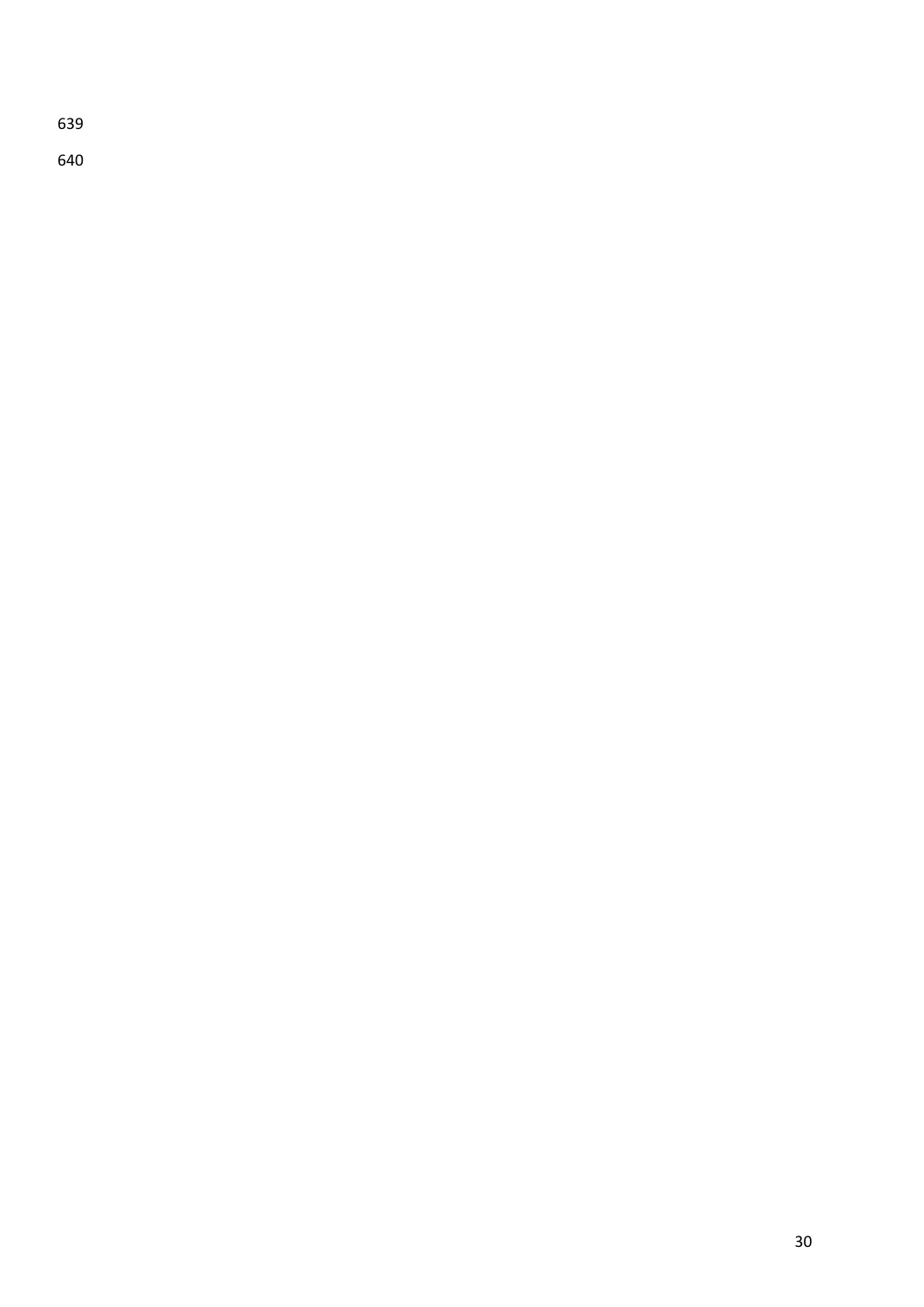### **References**

| I<br>۰,<br>w | v<br>e e |
|--------------|----------|
|              |          |

- 1. Rosenthal, R. *et al.* Neoantigen-directed immune escape in lung cancer evolution. *Nature* 1 (2019). doi:10.1038/s41586-019-1032-7 2. Morris, L. G. T. & Chan, T. A. Lung Cancer Evolution: What's Immunity Got to Do with
- It? *Cancer Cell* **35**, 711–713 (2019).
- 3. Morris, L. G. T. *et al.* Pan-cancer analysis of intratumor heterogeneity as a prognostic determinant of survival. *Oncotarget* **7**, 10051–10063 (2016).
- 4. Milo, I. *et al.* The immune system profoundly restricts intratumor genetic heterogeneity. *Sci. Immunol.* **3**, (2018).
- 5. Jia, Q. *et al.* Local mutational diversity drives intratumoral immune heterogeneity in non-small cell lung cancer. *Nat. Commun.* **9**, (2018).
- 6. Jamal-Hanjani, M. *et al.* Tracking the Evolution of Non–Small-Cell Lung Cancer. *N. Engl. J. Med.* **376**, 2109–2121 (2017).
- 7. Hendry, S. *et al.* Assessing Tumor-Infiltrating Lymphocytes in Solid Tumors. *Adv. Anat. Pathol.* **24**, 311–335 (2017).
- 8. Moore, D. A. *et al.* In situ growth in early lung adenocarcinoma may represent precursor growth or invasive clone outgrowth—a clinically relevant distinction. *Mod. Pathol.* 1 (2019). doi:10.1038/s41379-019-0257-1
- 9. Whittaker, K. A. & Rynearson, T. A. Evidence for environmental and ecological selection in a microbe with no geographic limits to gene flow. *Proc. Natl. Acad. Sci. U. S. A.* **114**, 2651–2656 (2017).
- 10. Shafer, A. B. A. & Wolf, J. B. W. Widespread evidence for incipient ecological speciation: A meta-analysis of isolation-by-ecology. *Ecology Letters* **16**, 940–950 (2013).
- 11. Costa, A. *et al.* Fibroblast Heterogeneity and Immunosuppressive Environment in Human Breast Cancer. *Cancer Cell* **33**, 463-479.e10 (2018).
- 12. Öhlund, D. *et al.* Distinct populations of inflammatory fibroblasts and myofibroblasts in pancreatic cancer. *J. Exp. Med.* **214**, 579–596 (2017).
- 13. Salmon, H. *et al.* Matrix architecture defines the preferential localization and migration of T cells into the stroma of human lung tumors. *J. Clin. Invest.* **122**, 899– 910 (2012).
- 14. Thomas, D. A. & Massagué, J. TGF-β directly targets cytotoxic T cell functions during tumor evasion of immune surveillance. *Cancer Cell* **8**, 369–380 (2005).
- 15. Joyce, J. A. & Fearon, D. T. T cell exclusion, immune privilege, and the tumor microenvironment. *Science (80-. ).* **348**, 74–80 (2015).
- 16. Sorokin, L. The impact of the extracellular matrix on inflammation. *Nat. Rev. Immunol.* **10**, 712–723 (2010).
- 17. Chen, D. S. & Mellman, I. Elements of cancer immunity and the cancer–immune set point. *Nature* **541**, 321–330 (2017).
- 18. McGranahan, N. *et al.* Allele-Specific HLA Loss and Immune Escape in Lung Cancer Evolution. *Cell* **171**, 1259-1271.e11 (2017).
- 19. McGranahan, N. *et al.* Clonal neoantigens elicit T cell immunoreactivity and sensitivity to immune checkpoint blockade. *Science (80-. ).* **351**, (2016).
- 20. Yuan, Y. Modelling the spatial heterogeneity and molecular correlates of lymphocytic infiltration in triple-negative breast cancer. *J. R. Soc. Interface* **12**, 20141153 (2015).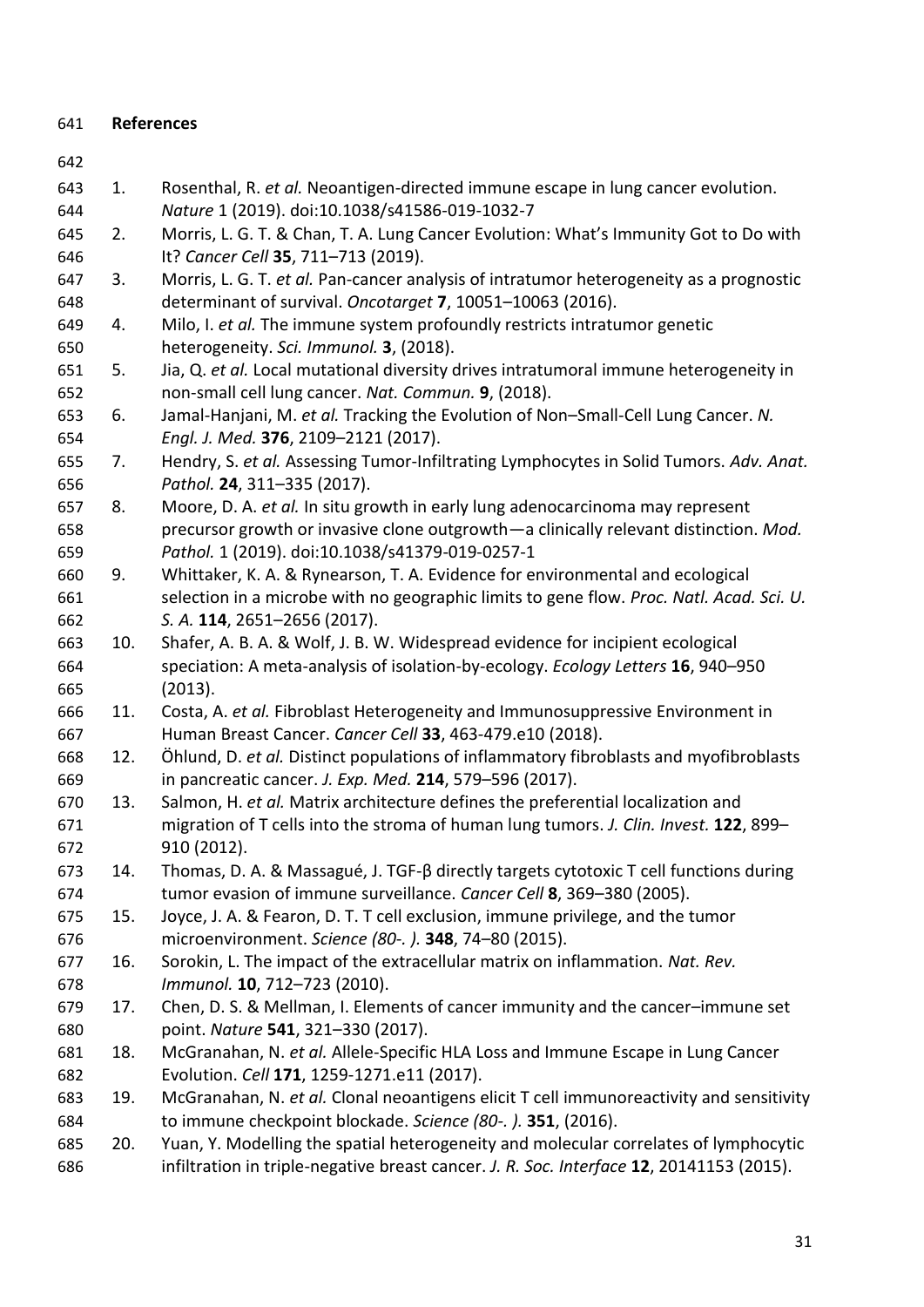21. Thomas, A., Liu, S. V., Subramaniam, D. S. & Giaccone, G. Refining the treatment of NSCLC according to histological and molecular subtypes. *Nat. Rev. Clin. Oncol.* **12**, 511–526 (2015). 22. Hammerman, P. S. *et al.* Comprehensive genomic characterization of squamous cell lung cancers. *Nature* **489**, 519–525 (2012). 23. Collisson, E. A. *et al.* Comprehensive molecular profiling of lung adenocarcinoma: The cancer genome atlas research network. *Nature* **511**, 543–550 (2014). 24. Keren, L. *et al.* A Structured Tumor-Immune Microenvironment in Triple Negative Breast Cancer Revealed by Multiplexed Ion Beam Imaging. *Cell* **174**, 1373-1387.e19 (2018). 25. Giesen, C. *et al.* Highly multiplexed imaging of tumor tissues with subcellular resolution by mass cytometry. *Nat. Methods* **11**, 417–422 (2014). 26. Goltsev, Y. *et al.* Deep Profiling of Mouse Splenic Architecture with CODEX Multiplexed Imaging. *Cell* **174**, 968-981.e15 (2018). 27. Raza, S. E. A. *et al.* Micro-Net: A unified model for segmentation of various objects in microscopy images. *Med. Image Anal.* **52**, 160–173 (2019). 28. Sirinukunwattana, K. *et al.* Locality Sensitive Deep Learning for Detection and Classification of Nuclei in Routine Colon Cancer Histology Images. *IEEE Trans. Med. Imaging* **35**, 1196–1206 (2016). 29. Abadi, M. *et al.* TensorFlow: Large-Scale Machine Learning on Heterogeneous Distributed Systems. (2016). 30. Danaher, P. *et al.* Gene expression markers of Tumor Infiltrating Leukocytes. *J. Immunother. Cancer* **5**, 18 (2017). 31. HOLZINGER, A. *et al.* Monoclonal Antibody to Thyroid Transcription Factor-1: Production, Characterization, and Usefulness in Tumor Diagnosis. *Hybridoma* **15**, 49– 53 (1996). 32. Matoso, A. *et al.* Comparison of thyroid transcription factor-1 expression by 2 monoclonal antibodies in pulmonary and nonpulmonary primary tumors. *Appl. Immunohistochem. Mol. Morphol. AIMM* **18**, 142–9 (2010). 33. Pelosi, G. *et al.* ΔNp63 (p40) and Thyroid Transcription Factor-1 Immunoreactivity on Small Biopsies or Cellblocks for Typing Non-small Cell Lung Cancer: A Novel Two-Hit, Sparing-Material Approach. *J. Thorac. Oncol.* **7**, 281–290 (2012). 34. Heindl, A. *et al.* Relevance of Spatial Heterogeneity of Immune Infiltration for Predicting Risk of Recurrence After Endocrine Therapy of ER+ Breast Cancer. *JNCI J. Natl. Cancer Inst.* **110**, (2018). 35. Heindl, A. *et al.* Microenvironmental niche divergence shapes BRCA1-dysregulated ovarian cancer morphological plasticity. *Nat. Commun.* **9**, 3917 (2018). 36. Nawaz, S., Heindl, A., Koelble, K. & Yuan, Y. Beyond immune density: critical role of spatial heterogeneity in estrogen receptor-negative breast cancer. *Mod. Pathol.* **28**, 766–777 (2015). 37. Dubuc, Quiniou, Roques-Carmes, Tricot & Zucker. Evaluating the fractal dimension of profiles. *Phys. Rev. A, Gen. Phys.* **39**, 1500–1512 (1989). 38. MOISY, F. & JIMÉNEZ, J. Geometry and clustering of intense structures in isotropic turbulence. *J. Fluid Mech.* **513**, 111–133 (2004). 39. Francis, K. & Palsson, B. O. Effective intercellular communication distances are determined by the relative time constants for cyto/chemokine secretion and diffusion. *Proc. Natl. Acad. Sci. U. S. A.* **94**, 12258–62 (1997).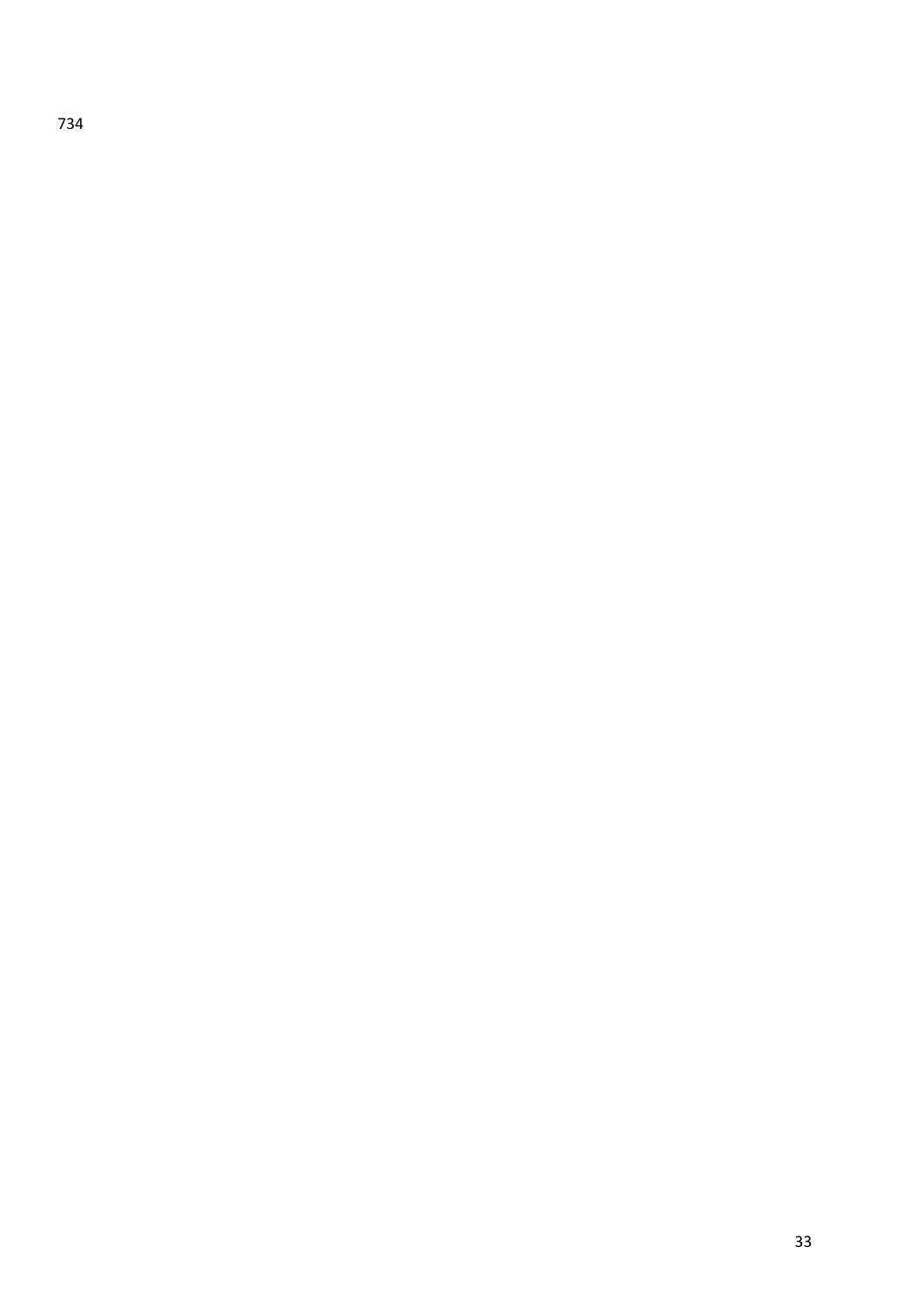# **Geospatial immune variability illuminates differential evolution of lung adenocarcinoma**

- 
- 

## **TRACERx consortium member names**

 Charles Swanton (3,4,5), Mariam Jamal-Hanjani (3,5), John Le Quesne (10,11,15), Allan Hackshaw (12), Sergio A Quezada (13), Nicholas McGranahan (3,14), Rachel Rosenthal (3,4), Crispin T Hiley (3,4), Selvaraju Veeriah (3,4), David A Moore (3,6), Maise Al Bakir (4), Teresa Marafioti (6), Roberto Salgado (8,9), Yenting Ngai (12), Abigail Sharp (12), Cristina Rodrigues (12), Oliver Pressey (12), Sean Smith (12), Nicole Gower (12), Harjot Dhanda (12), Joan Riley (16), Lindsay Primrose (16), Luke Martinson (16), Nicolas Carey (16), Jacqui A Shaw (16), Dean Fennell (16,28), Gareth A Wilson (17), Nicolai J Birkbak (17), Thomas B K Watkins (17), Mickael Escudero (17), Aengus Stewart (17), Andrew Rowan (17), Jacki Goldman (17), Peter Van Loo (17), Richard Kevin Stone (17), Tamara Denner (17), Emma Nye (17), Sophia Ward (17), Emilia L Lim (17), Stefan Boeing (17), Maria Greco (17), Kevin Litchfield (17), Jerome Nicod (17), Clare Puttick (17), Katey Enfield (17), Emma Colliver (17), Brittany Campbell (17), Christopher Abbosh (18), Yin Wu (18), Marcin Skrzypski (18), Robert E Hynds (18), Andrew Georgiou (18), Mariana Werner Sunderland (18), James L Reading (18), Karl S Peggs (18), John A Hartley (18), Pat Gorman (18), Helen L Lowe (18), Leah Ensell (18), Victoria Spanswick (18), Angeliki Karamani (18), Dhruva Biswas (18), Maryam Razaq (18), Stephan Beck (18), Ariana Huebner (18), Michelle Dietzen (18), Cristina Naceur-Lombardelli (18), Mita Afroza Akther (18), Haoran Zhai (18), Nnennaya Kannu (18), Elizabeth Manzano (18), Supreet Kaur Bola (18), Ehsan Ghorani (18), Marc Robert de Massy (18), Elena Hoxha (18), Emine Hatipoglu (18), Stephanie Ogwuru (18), Benny Chain (18), Gillian Price (19), Sylvie Dubois-Marshall (19), Keith Kerr (19), Shirley Palmer (19), Heather Cheyne (19), Joy Miller (19), Keith Buchan (19), Mahendran Chetty (19), Mohammed Khalil (19), Veni Ezhil (20), Vineet Prakash (20), Girija Anand (21), Sajid Khan (21), Kelvin Lau (22), Michael Sheaff (22), Peter Schmid (22), Louise Lim (22), John Conibear (22), Roland Schwarz (23,24,25), Jonathan Tugwood (26), Jackie Pierce (26), Caroline Dive (26,27), Ged Brady (26,27), Dominic G Rothwell (26,27), Francesca Chemi (26,27), Elaine Kilgour (26,27), Fiona Blackhall (27,30), Lynsey Priest (27,30), Matthew G Krebs (27,30), Philip Crosbie (27,51,52), Apostolos Nakas (28), Sridhar Rathinam (28), Louise Nelson (28), Kim Ryanna (28), Mohamad Tuffail (28), Amrita Bajaj (28), Jan Brozik (28), Fiona Morgan (29), Malgorzata Kornaszewska (29), Richard Attanoos (29), Haydn Adams (29), Helen Davies (29), Mathew Carter (30), Lindsay CR (30), Fabio Gomes (30), Zoltan Szallasi (31), Istvan Csabai (32), Miklos Diossy (32), Hugo Aerts (33,34), Alan Kirk (35), Mo Asif (35), John Butler (35), Rocco Bilanca (35), Nikos Kostoulas (35), Mairead MacKenzie (36), Maggie Wilcox (36), Sara Busacca (37), Alan Dawson (37), Mark R Lovett (37), Michael Shackcloth (38), Sarah Feeney (38), Julius Asante-Siaw (38), John Gosney (39), Angela Leek (40), Nicola Totten (40), Jack Davies Hodgkinson (40), Rachael Waddington (40), Jane Rogan (40), Katrina Moore (40), William Monteiro (41), Hilary Marshall (41), Kevin G Blyth (42), Craig Dick (42), Andrew Kidd (42), Eric Lim (43), Paulo De Sousa (43), Simon Jordan (43), Alexandra Rice (43), Hilgardt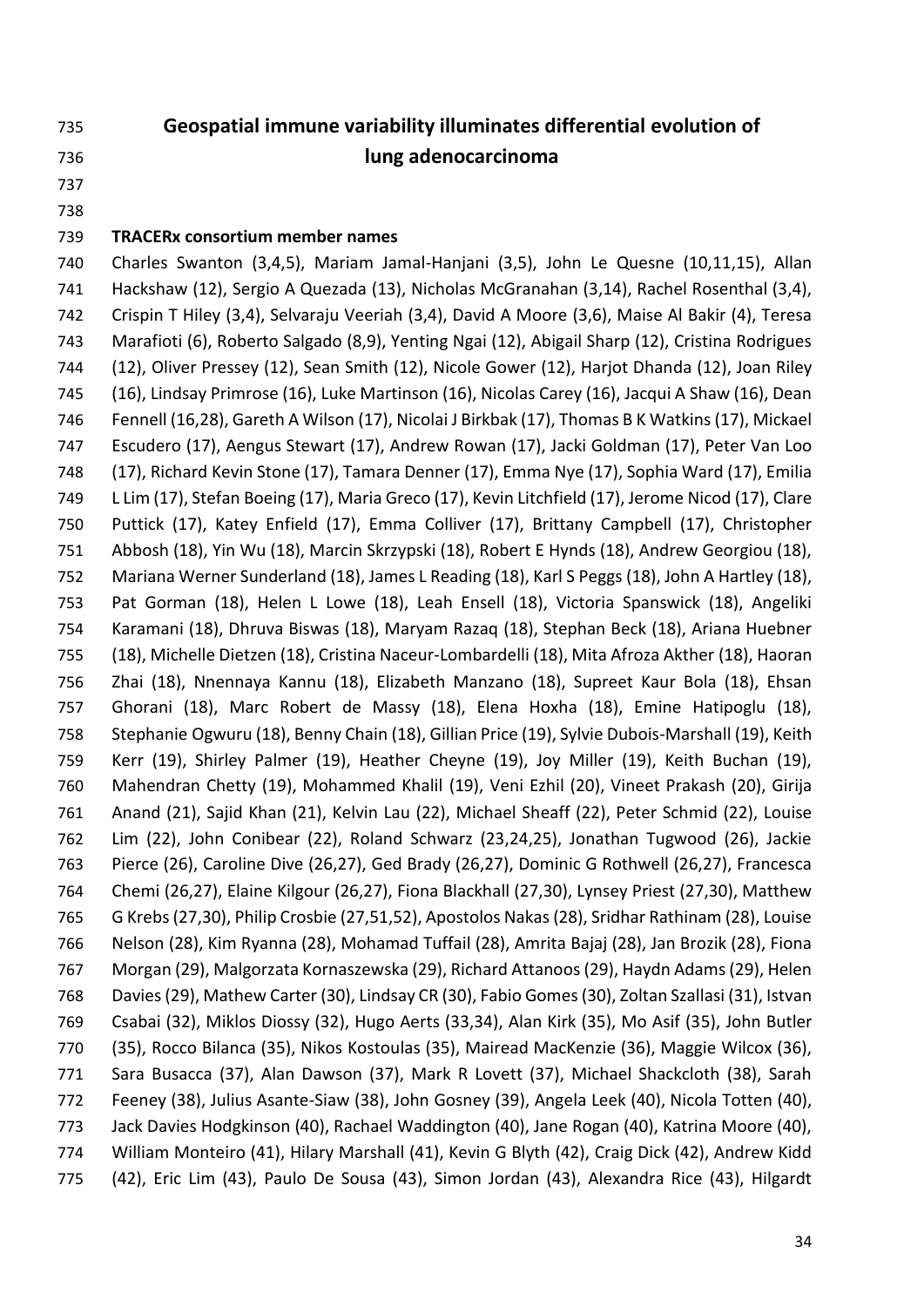Raubenheimer (43), Harshil Bhayani (43), Morag Hamilton (43), Lyn Ambrose (43), Anand Devaraj (43), Hema Chavan (43), Sofina Begum (43), Aleksander Mani (43), Daniel Kaniu (43), Mpho Malima (43), Sarah Booth (43), Andrew G Nicholson (43), Nadia Fernandes (43), Jessica E Wallen (43), Pratibha Shah (43), Sarah Danson (44), Jonathan Bury (44), John Edwards (44), Jennifer Hill (44), Sue Matthews (44), Yota Kitsanta (44), Jagan Rao (44), Sara Tenconi (44), Laura Socci (44), Kim Suvarna (44), Faith Kibutu (44), Patricia Fisher (44), Robin Young (44), Joann Barker (44), Fiona Taylor (44), Kirsty Lloyd (44), Teresa Light (45), Tracey Horey (45), Dionysis Papadatos-Pastos (45, 47), Peter Russell (45), Sara Lock (46), Kayleigh Gilbert (46), David Lawrence (47), Martin Hayward (47), Nikolaos Panagiotopoulos (47), Robert George (47), Davide Patrini (47), Mary Falzon (47), Elaine Borg (47), Reena Khiroya (47), Asia Ahmed (47), Magali Taylor (47), Junaid Choudhary (47), Penny Shaw (47), Sam M Janes (47), Martin Forster (47), Tanya Ahmad (47), Siow Ming Lee (47), Javier Herrero (47), Dawn Carnell (47), Ruheena Mendes (47), Jeremy George (47), Neal Navani (47), Marco Scarci (47), Elisa Bertoja (47), Robert CM Stephens (47), Emilie Martinoni Hoogenboom (47), James W Holding (47), Steve Bandula (47), Babu Naidu (48), Gerald Langman (48), Andrew Robinson (48), Hollie Bancroft (48), Amy Kerr (48), Salma Kadiri (48), Charlotte Ferris (48), Gary Middleton (48), Madava Djearaman (48), Akshay Patel (48), Christian Ottensmeier (49), Serena Chee (49), Benjamin Johnson (49), Aiman Alzetani (49), Emily Shaw (49), Jason Lester (50), Yvonne Summers (51), Raffaele Califano (51), Paul Taylor (51), Rajesh Shah (51), Piotr Krysiak (51), Kendadai Rammohan (51), Eustace Fontaine (51), Richard Booton (51), Matthew Evison (51), Stuart Moss (51), Juliette Novasio (51), Leena Joseph (51), Paul Bishop (51), Anshuman Chaturvedi (51), Helen Doran (51), Felice Granato (51), Vijay Joshi (51), Elaine Smith (51), Angeles Montero (51)

#### **TRACERx consortium affiliations**

 (3) Cancer Research UK Lung Cancer Centre of Excellence, University College London Cancer Institute, London, UK

803 (4) Cancer Evolution and Genome Instability Laboratory, The Francis Crick Institute, London, UK

 (5) Department of Medical Oncology, University College London Hospitals NHS Foundation Trust, London, UK

 (6) Department of Cellular Pathology, University College London, University College Hospital, London, UK

- (7) Translational Immune Oncology Group, Centre for Molecular Medicine, Royal Marsden Hospital NHS Trust, London, UK
- (8) Department of Pathology, GZA-ZNA-Ziekenhuizen, Antwerp, Belgium
- (9) Division of Research, Peter MacCallum Cancer Centre, University of Melbourne, Melbourne, Victoria, Australia
- (10) MRC Toxicology Unit, Lancaster Road, University of Cambridge, Leicester, UK
- (11) Leicester Cancer Research Centre, University of Leicester, Leicester, UK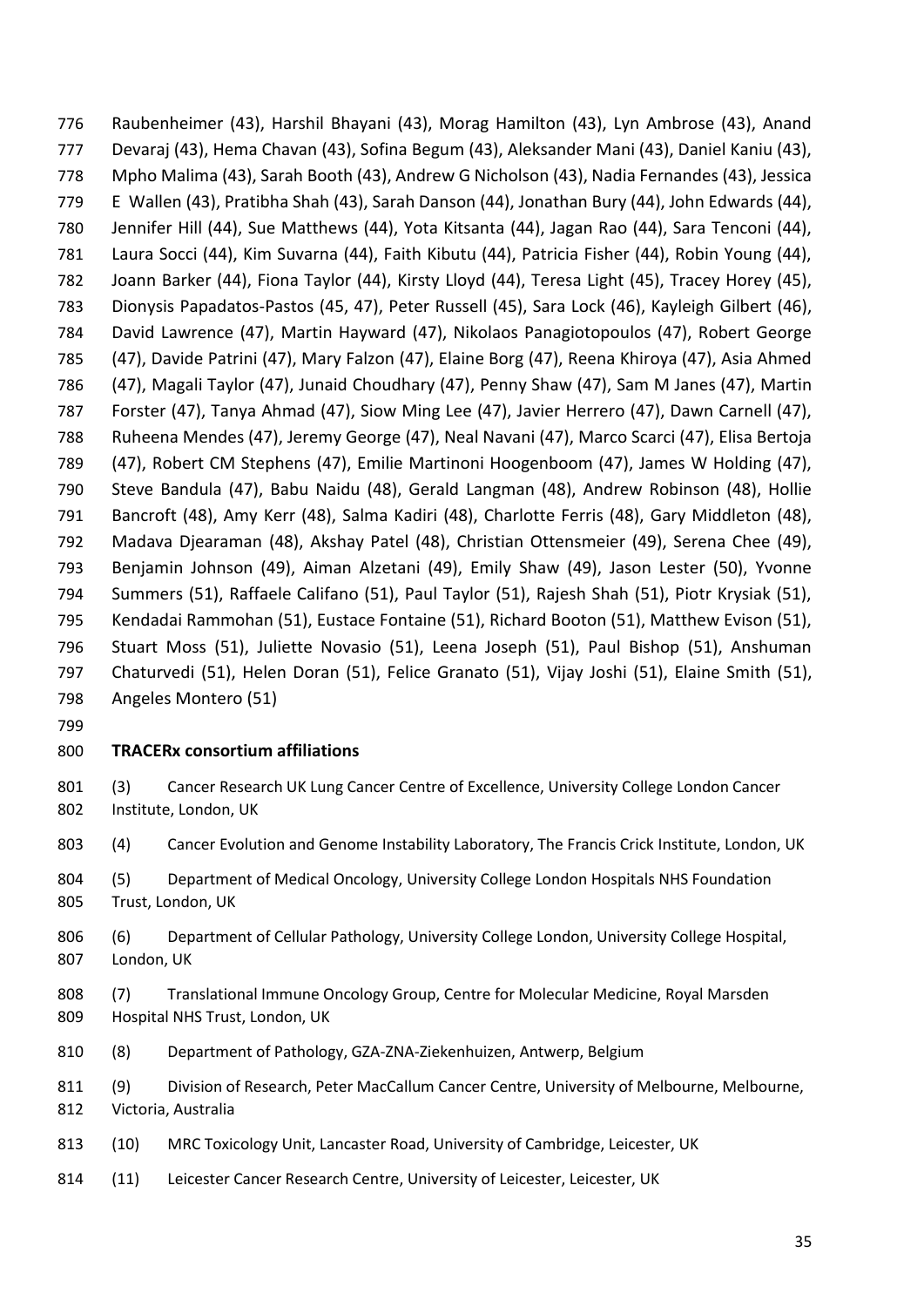- (12) Cancer Research UK & University College London Cancer Trials Centre, University College London, London, UK
- (13) Cancer Immunology Unit, University College London Cancer Institute, London, UK
- (14) Cancer Genome Evolution Research Group, University College London Cancer Institute, University College London, London, UK
- (15) Glenfield Hospital, University Hospitals Leicester NHS Trust, Groby Road, Leicester, UK
- (16) Cancer Research Centre, University of Leicester, Leicester, United Kingdom
- (17) The Francis Crick Institute, London, United Kingdom
- (18) University College London Cancer Institute, London, United Kingdom
- (19) Aberdeen Royal Infirmary, Aberdeen, United Kingdom
- (20) Ashford and St Peter's Hospitals NHS Foundation Trust
- (21) Barnet & Chase Farm Hospitals, United Kingdom
- (22) Barts Health NHS Trust
- (23) Berlin Institute for Medical Systems Biology, Max Delbrueck Center for Molecular Medicine, Berlin, Germany
- (24) German Cancer Consortium (DKTK), partner site Berlin
- (25) German Cancer Research Center (DKFZ), Heidelberg
- (26) Cancer Research UK Manchester Institute, University of Manchester, Manchester, UK
- (27) Cancer Research UK Lung Cancer Centre of Excellence, University of Manchester,
- Manchester, UK
- (28) Leicester University Hospitals, Leicester, United Kingdom
- (29) Cardiff & Vale University Health Board, Cardiff, Wales
- (30) Christie NHS Foundation Trust, Manchester, United Kingdom
- (31) Danish Cancer Society Research Center, Copenhagen, Denmark
- (32) Department of Physics of Complex Systems, ELTE Eötvös Loránd University, Budapest, Hungary
- (33) Departments of Radiation Oncology and Radiology, Dana Farber Cancer Institute, Brigham and Women's Hospital, Harvard Medical School, Boston, MA, USA
- (34) Department of Radiology, Netherlands Cancer Institute, Amsterdam, The Netherlands
- (35) Golden Jubilee National Hospital
- (36) Independent Cancer Patients Voice
- (37) University of Leicester, Leicester, United Kingdom
- (38) Liverpool Heart and Chest Hospital NHS Foundation Trust